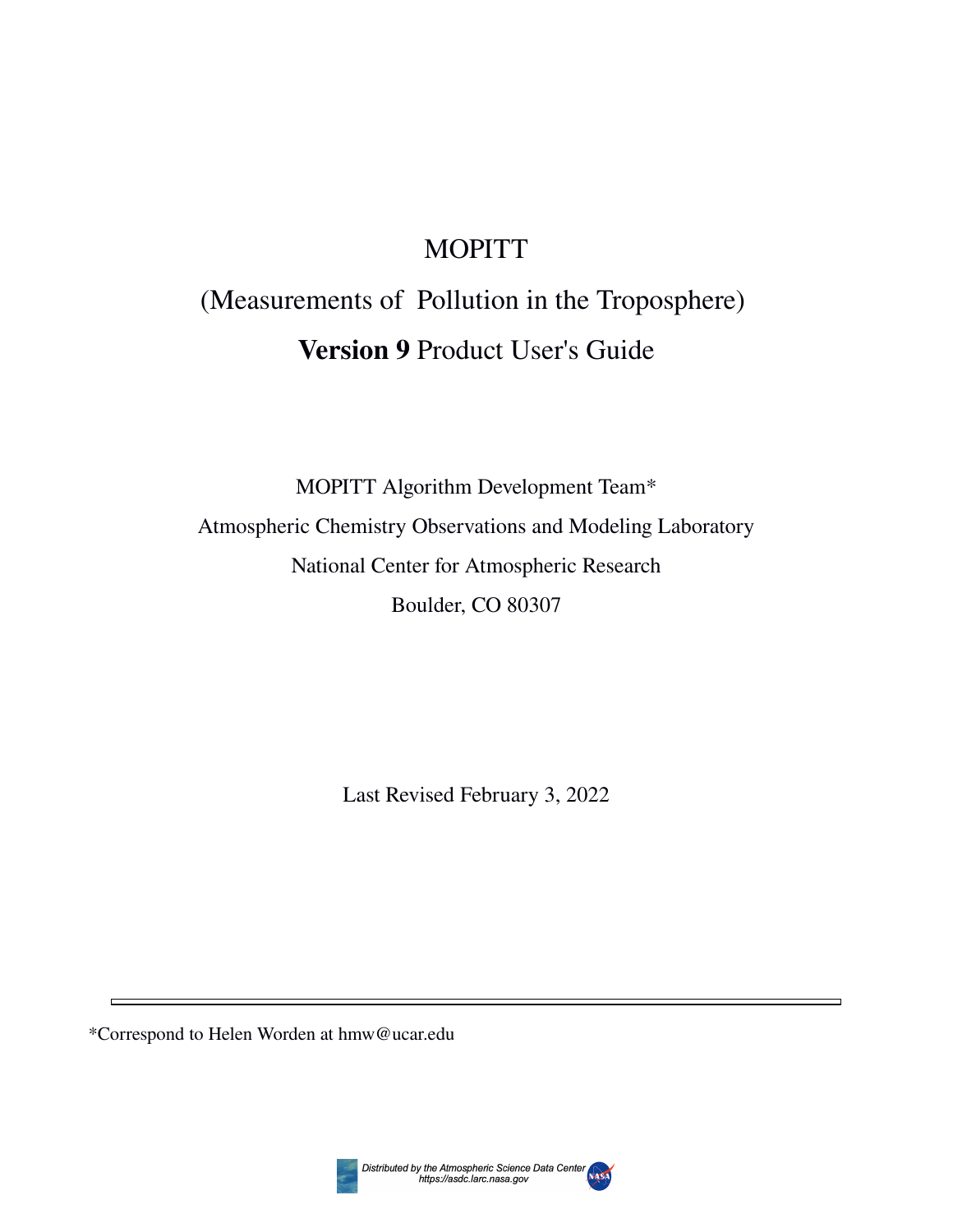## **Table of Contents**

| 3.1 |  |
|-----|--|
|     |  |
| 3.3 |  |
|     |  |
|     |  |
|     |  |
|     |  |
|     |  |
|     |  |
|     |  |
|     |  |
|     |  |
|     |  |
| 5.3 |  |
|     |  |
|     |  |
|     |  |
|     |  |
|     |  |
|     |  |
|     |  |
|     |  |
|     |  |
|     |  |
|     |  |

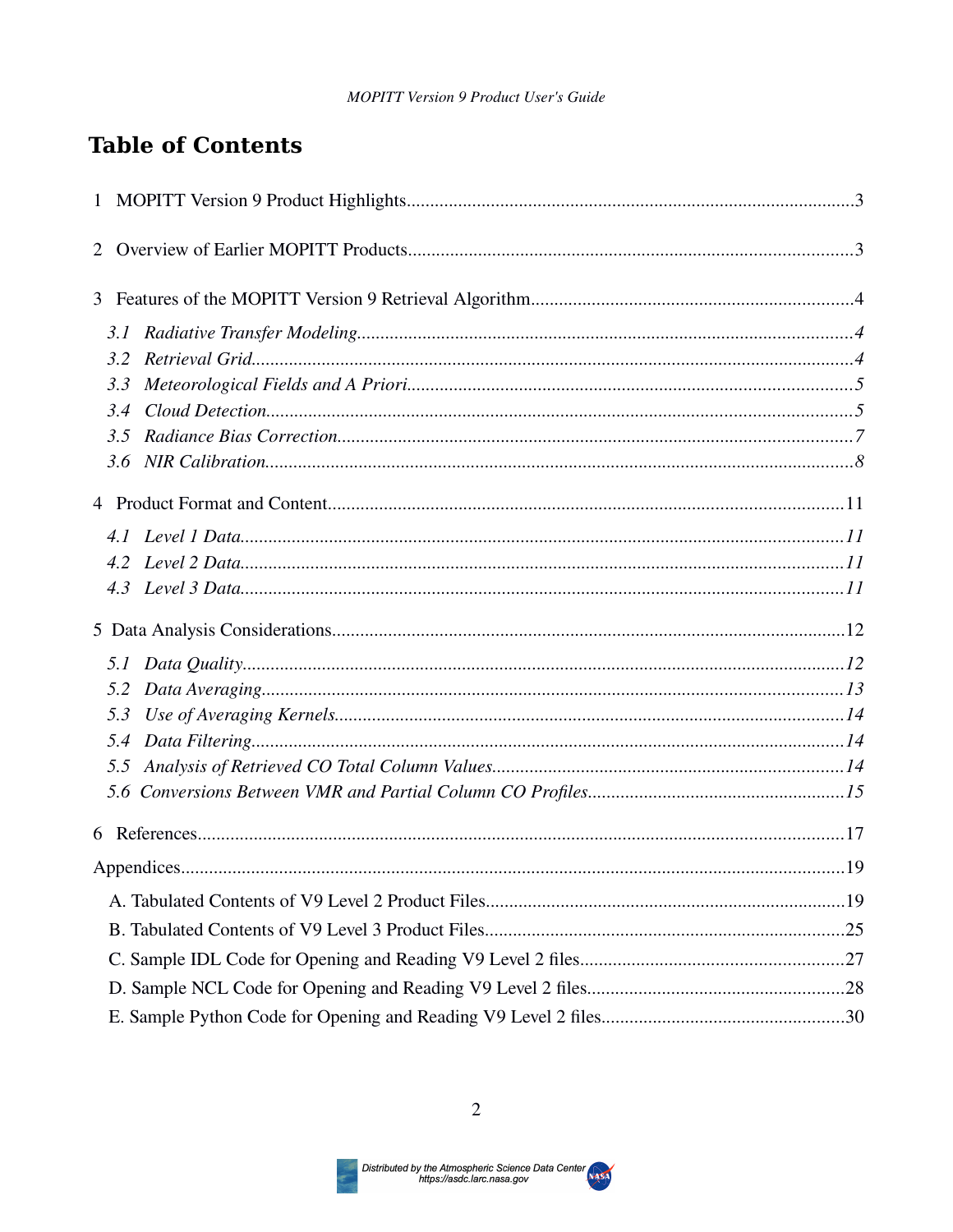## <span id="page-2-1"></span> **1 MOPITT Version 9 Product Highlights**

This guide describes new product features in the MOPITT Version 9 (V9) Level 2 products for tropospheric carbon monoxide (CO). This comprehensive version of the User's Guide is meant to serve as a "standalone" document, and includes relevant material from earlier User's Guides. Any updates to this document will be announced on the MOPITT News webpage at <https://www2.acom.ucar.edu/mopitt/news> .

**Features incorporated into the V9 retrieval product include:**

- Forward model revisions. Details in Sec. 3.1.
- **Cloud detection revisions. Details in [Sec. 3.4](#page-4-0).**
- **NIR calibration method revisions. Details in Sec. 3.6.**

## <span id="page-2-0"></span> **2 Overview of Earlier MOPITT Products**

Following the launch of Terra near the end of 1999, the MOPITT Version 3 (V3) product became available in 2000 [\[1\].](#page-16-1) This was the first satellite dataset for tropospheric CO featuring global coverage. This product was followed in 2009 by the Version 4 (V4) product [\[2\]](#page-16-1). Significant improvements first introduced in the V4 product included (1) temporally and geographically variable a priori for CO based on the chemical transport model MOZART, (2) representation of CO variability by log-normal statistics, (3) extension of the forward radiative transfer model MOPFAS to simulate much higher CO concentrations, and (4) improved observation-based a priori values for surface emissivity. Processing of the V4 product ended at the end of 2012. The V5 product became available in 2011 in three retrieval configurations: thermal infrared-only ("TIR-only"), near infrared-only ("NIR-only") and multispectral ("TIR/NIR"). (The previous V3 and V4 products were TIR-only products.) V5 retrieval products also benefited from a new time-dependent radiative transfer model to reduce the influence of long-term instrumental changes on retrieval biases (i.e., "bias drift"). The V5 product was validated using a variety of in-situ and satellite datasets [\[3,4\].](#page-16-1) The V6 product was released in 2013 and featured (1) correction of a systematic geolocation error, (2) use of the MERRA (Modern-Era Retrospective Analysis For Research And Applications) reanalysis for needed meteorological fields and (3) an updated model-based a priori for CO [\[5\]](#page-16-1). Features introduced in the V7 product which became available in 2016 included (1) representation of increasing atmospheric concentrations of  $N_2$ O, (2) use of meteorological fields from the MERRA-2 reanalysis and (3) an improved NIR calibration method [\[6\]](#page-16-1). The V8 product, which was released in 2018, included the use of (1) updated spectroscopic data, (2) the MODIS Collection 6.1 Cloud Mask (instead of Collection 6.0), and (3) a more refined radiance bias correction scheme involving time-dependent and water vapor-dependent bias correction terms.

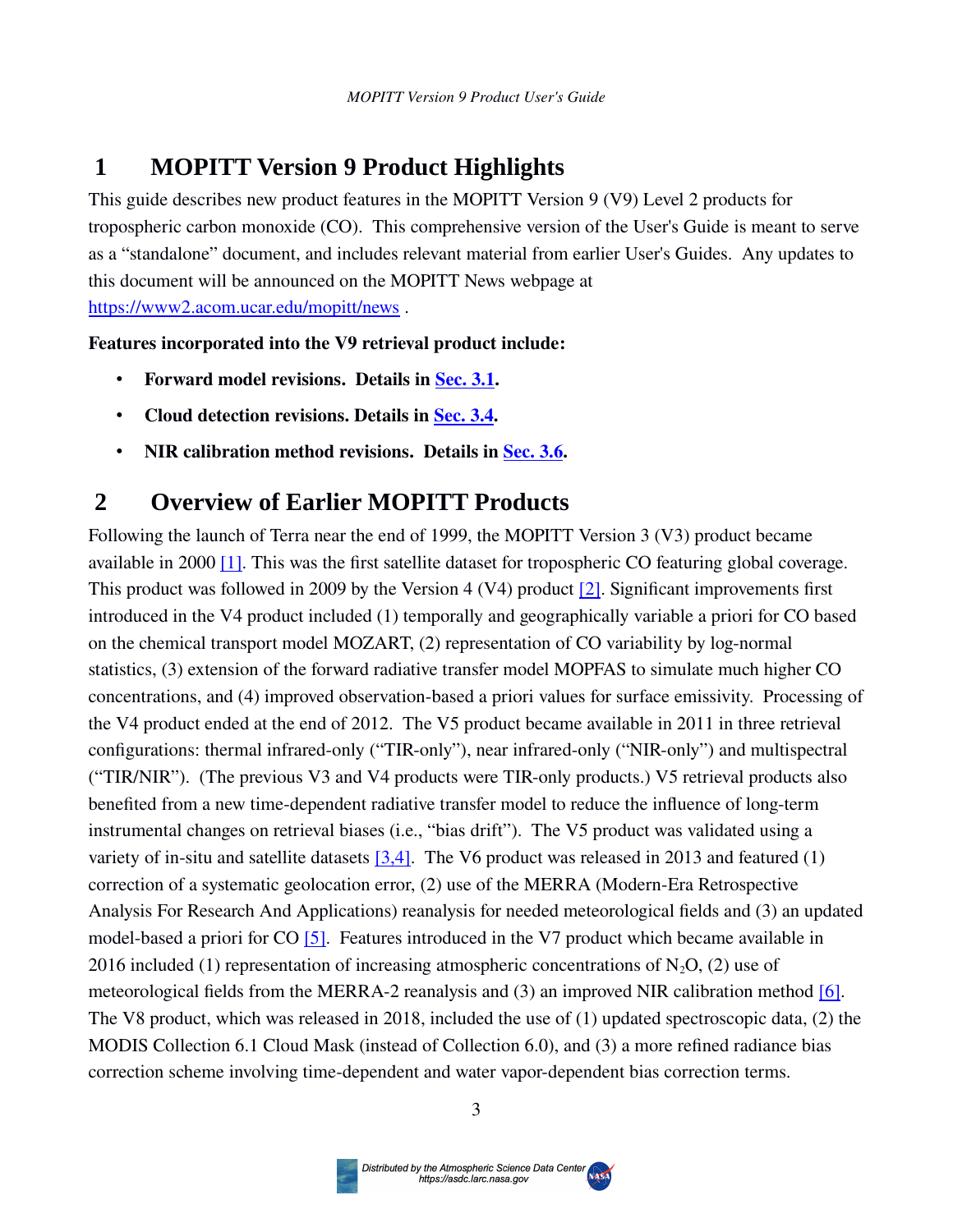## <span id="page-3-2"></span> **3 Features of the MOPITT Version 9 Retrieval Algorithm**

Algorithm improvements affecting the content of the V9 retrieval products are described in the following section. Significant changes in the V9 algorithms and/or products are emphasized in **bold** text.

#### <span id="page-3-1"></span> *3.1 Radiative Transfer Modeling*

Improvements made to the operational radiative transfer model for V7 were described in [\[6\]](#page-16-1). For V8, spectroscopic data for  $H_2O$  and  $N_2$  were each updated. Water vapor continuum absorption in the V8 operational radiative transfer model is based on the MT\_CKD version 3.2 spectroscopic model from AER [\[7\].](#page-16-1) Water vapor continuum absorption in earlier MOPITT radiative transfer models was based on MT\_CKD version 1.0. The radiative effects of molecular nitrogen  $(N_2)$ , which were not previously represented, are now derived from the line-by-line model GENLN3 [\[8\].](#page-16-1) In addition, the globally-fixed concentration of  $CO_2$  assumed in the operational radiative transfer model was increased to 410 ppm. The operational radiative transfer model for V9 is based on HITRAN12, which is the same version of HITRAN used for MOPITT V7 and V8 processing. **For V9, operational modeling of the MOPITT Pressure Modulated Cell (PMC) radiances (7A and 7D) now includes a time-dependent optical depth, which is adjusted monthly in MOPFAS when the PMC pressure and temperature are also updated. This is an improved description of the PMC. Revised radiance bias correction factors for Channel 7 (which will be documented in the V9 validation paper) are weaker than the corresponding correction factors for V8, indicating that the PMC model revisions have resolved a substantial component of the discrepancy between observed and model-calculated radiances for Channel 7.**

#### <span id="page-3-3"></span><span id="page-3-0"></span> *3.2 Retrieval Grid*

V9 retrieved profiles are expressed on the same ten-level grid (surface, 900 hPa, 800 hPa, ..., 100 hPa) used for products since V4. For V4 products, each retrieval level was assigned to a layer centered on that level, with a weighting that tapered to zero at the adjacent retrieval levels. For all later products, in contrast, each retrieval level simply corresponds to a uniformly-weighted layer immediately above that level. For example, for retrievals where the surface pressure exceeds 900 hPa, the V9 surface-level retrieval product corresponds to the mean volume mixing ratio over the layer between the surface and 900 hPa. Thus, when comparing MOPITT profiles with model results, we suggest first applying simple (unweighted) averaging to the model results in the layers above each retrieval level. (For the topmost MOPITT retrieval level at 100 hPa, the uniform-VMR layer extends from 100 hPa to 50 hPa. Assumed VMR values in the layer from 50 hPa to TOA are based on the CAM-chem model climatology and are fixed.)

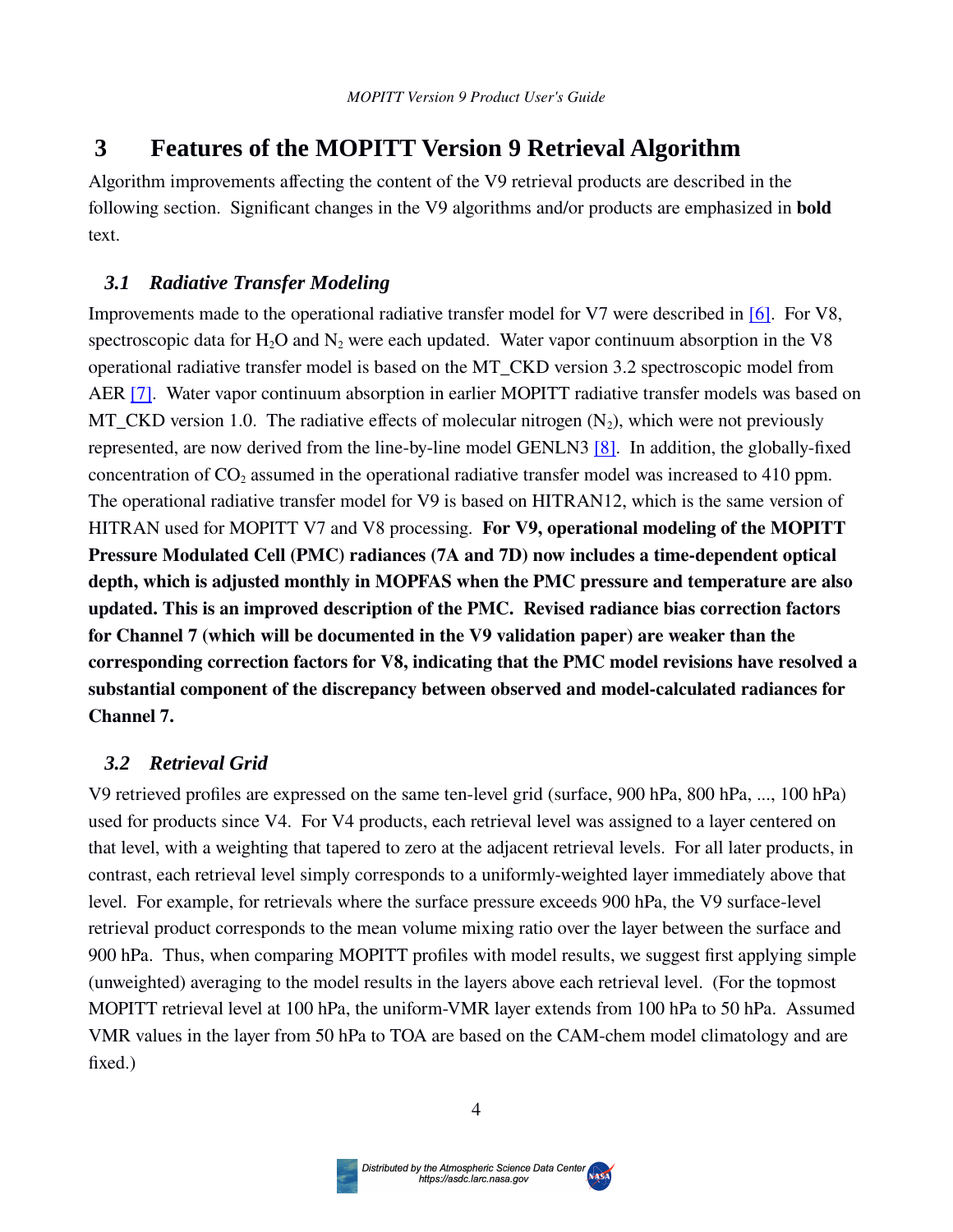#### <span id="page-4-1"></span> *3.3 Meteorological Fields and A Priori*

For each observation at a particular time and geographic location, the MOPITT retrieval algorithm requires temperature and water vapor profiles as well as a priori surface temperature values. For V6 processing, meteorological profiles were derived from the NASA MERRA reanalysis product. For V7, V8 and V9 products, meteorological profiles are extracted from the improved MERRA-2 product ([https://gmao.gsfc.nasa.gov/reanalysis/MERRA-2/\)](https://gmao.gsfc.nasa.gov/reanalysis/MERRA-2/). Generally higher quality retrieval results are expected using MERRA-2 (instead of MERRA) due to the assimilation of more satellite datasets (e.g., IASI) and other improvements.

MOPITT retrieval products rely on variable a priori to represent the geographical and seasonal variability of "background" concentrations of CO. For the V4 and V5 products, the a priori was based on monthly CO climatologies for the years 1997–2004 as simulated with the MOZART chemical transport model. For the V6, V7, V8 and V9 products, the CO a priori is based on monthly climatologies for the years  $2000-2009$  simulated with the CAM-Chem model [5]. MOPITT a priori log(VMR) values vary by month, but do not vary from year to year; this simplifies the interpretation of long-term trends in the data. For all MOPITT product versions, model-based climatologies used to generate the a priori are gridded at one degree (lat/lon) horizontal resolution and monthly temporal resolution. Spatial and temporal interpolation are used to generate a priori values at each specific observation location and day.

#### <span id="page-4-0"></span> *3.4 Cloud Detection*

Only MOPITT observations made in clear sky conditions are used in Level 2 retrieval processing. The clear/cloudy determination is based both on MOPITT's thermal-channel radiances and the MODIS cloud mask. With respect to the MOPITT thermal-channel test, the ratio of the observed MOPITT Channel 7 Average radiance and the corresponding model-calculated value is compared to a predefined global threshold value. If the radiance ratio is less than the threshold value, clouds are indicated and that MOPITT observation is flagged as cloudy by the MOPITT test. **For V9, the radiance ratio for each MOPITT retrieval is reported in the new diagnostic "MOPCld Rad Ratio".**

The overall outcome of the MOPITT cloud detection algorithm for a particular retrieval can be determined using the "Cloud Description" diagnostic in the Level 2 files. The Cloud Description diagnostic values (1-6) are defined as follows. A value of 1 means "MOPITT clear, MODIS cloud mask unavailable," a value of 2 means "MOPITT and MODIS cloud mask agree on clear," a value of 3 means "MOPITT cloudy, MODIS cloud mask clear," a value of 4 means "MOPITT clear, MODIS indicating low clouds," and a value of 5 means "polar regions, MODIS cloud mask clear." Finally, a value of 6 is assigned to observations where the MODIS cloud mask indicates that the area was cloudy but the test based on MOPITT's thermal-channel radiances finds that the area was clear. This last class was first

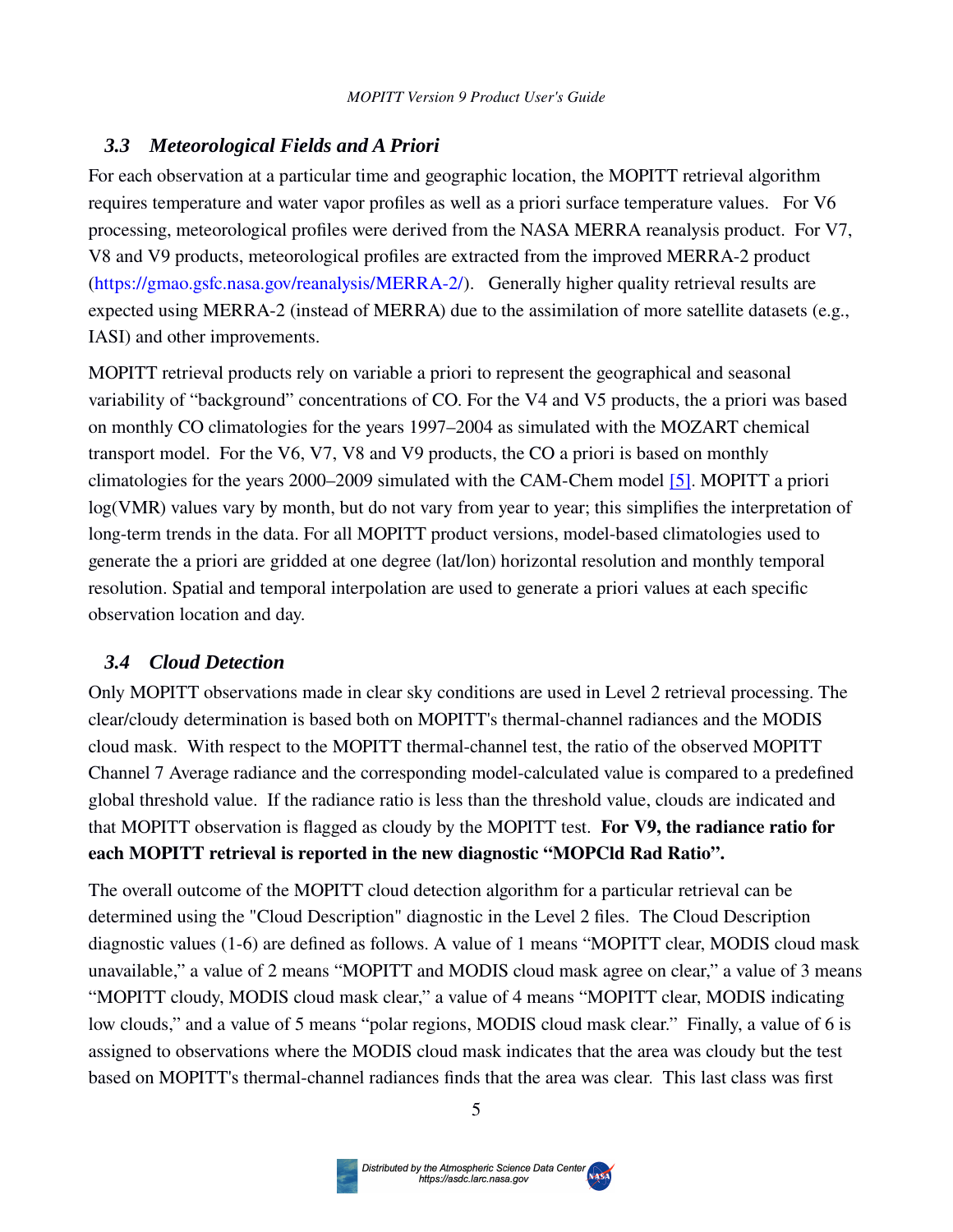introduced in the V7 product and was originally applied to ocean scenes as a response to declining quality in the MODIS cloud mask [\[9\]](#page-16-0).

**For the V9 product, two significant changes were implemented in the revised cloud detection algorithm [\[10\]](#page-16-0). The first change is related to the interpretation of the four possible MODIS cloud mask outcomes, whereas the second change concerns the treatment of observations deemed cloudy by the MODIS cloud mask but clear by the MOPITT thermal channel test. Together, these changes significantly increase MOPITT retrieval coverage over land.**

**The MODIS cloud mask reports one of four possible outcomes for each MODIS 1 km pixel: Cloudy, Uncertain, Probably Clear, or Clear. Prior to V9, the MOPITT cloud detection algorithm interpreted the Probably Clear and Clear outcomes as clear and treated the Cloudy and Uncertain outcomes as cloudy. If at least 95% of the MODIS cloud mask pixels enclosed within a given MOPITT pixel indicated either Probably Clear or Clear, that MOPITT pixel was considered clear according to MODIS. For V9 processing, the MODIS cloud mask test was relaxed to treat Uncertain MODIS pixels as clear (in the same manner as Clear and Probably Clear MODIS pixels). This change was motivated by the observation that such MODIS pixels can be found in apparently cloudless but heavily polluted scenes [\[10\]](#page-16-0).** 

**Also in V9, observations over land are only discarded if both the MODIS cloud mask and MOPITT radiance tests indicate the presence of clouds. This change was introduced earlier for observations over the ocean, beginning with V7 products. It allows MOPITT retrievals in cases for which the MODIS cloud mask tests indicate clouds (or are ambiguous) while the MOPITT TIR radiances are consistent with clear-sky conditions. Consequently, this change should allow the retrieval of scenes for which clouds in the MOPITT field of view have a negligible effect on the MOPITT radiances. MOPITT retrievals for which the MODIS cloud mask considers the observation to be cloudy while the MOPITT thermal channel test passes the observation as clear are assigned the Cloud Description index of 6 and can therefore be analyzed separately from retrievals where MODIS determined the scene to be clear. Prior to V9, this value for the Cloud Description index was only allowed for observations over the ocean.** 

**Finally, a minor change was also made in the revised cloud detection algorithm regarding cloud index 4 (MOPITT clear, MODIS indicating low clouds). In the revised algorithm, this index is only applied to observations over the ocean, where low clouds are more reliably detected. Retrievals over land which would have been assigned a cloud index value of 4 in the V8 algorithm are assigned a cloud index value of 6 in V9. Thresholds for the MODIS cloud mask and MOPITT thermal channel tests for V9 are unchanged relative to the values used for the MOPITT Version 8 product, i.e., the MODIS clear-sky fraction threshold was set to 0.95 and the MOPITT radiance** 

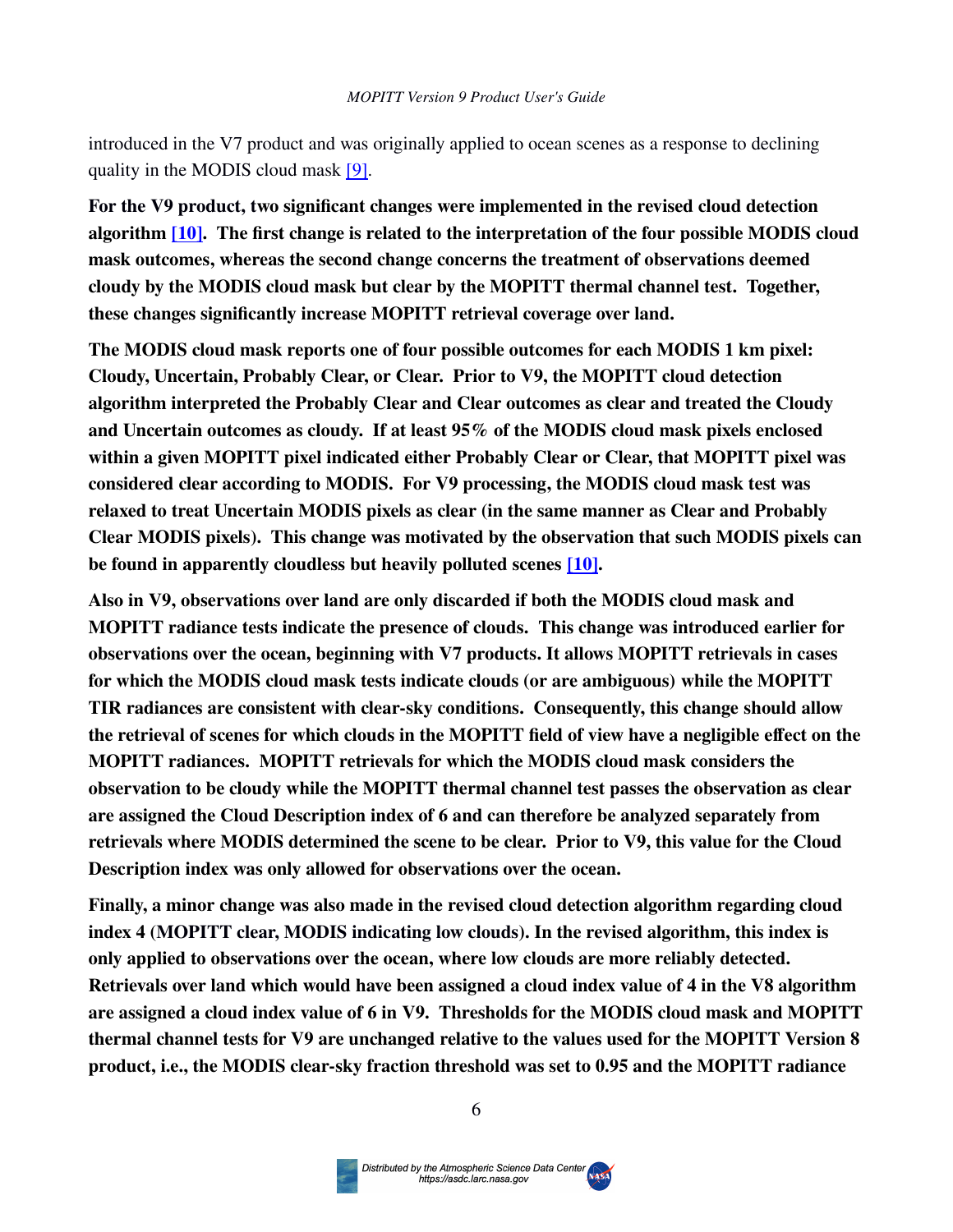#### **ratio threshold was set to 1.00.**

A separate diagnostic is provided for each retrieval in the Level 2 product file to quantify the results of the various cloud tests applied to the set of MODIS Cloud Mask pixels matched to each MOPITT pixel. This diagnostic, which has been revised for V9, may be of use for analyzing potential retrieval biases associated with particular types of clouds**. For V9, elements of the 12-element "MODIS Cloud Diagnostics" floating point vector indicate:**

- **(1) Number of "determined" MODIS pixels**
- **(2) Percentage of cloudy MODIS pixels**
- **(3) Percentage of clear MODIS pixels, test 1**
- **(4) Percentage of clear MODIS pixels, test 2**
- **(5) Percentage of clear MODIS pixels, test 3**
- **(6) Average value of "sun glint" MODIS flag**
- **(7) Average value of "snow/ice background" MODIS flag**
- **(8) Average value of "non-cloud obstruction" MODIS flag**
- **(9) Average value of "IR threshold test" MODIS flag**
- **(10) Average value of "IR temperature difference tests" MODIS flag**
- **(11) Average value of "visible reflectance test" MODIS flag**
- **(12) Fraction of "determined" MODIS pixels**

**Elements 3, 4, and 5 of the Cloud Diagnostics vector report the percentage of clear-sky MODIS pixels within the MOPITT pixel according to three tests with varying levels of confidence. Test 1 (vector element 3) reports the clear-sky percentage based solely on Clear outcomes for the MODIS cloud mask and is therefore the strictest test. Test 2 (element 4) reports the clear-sky percentage considering both Clear and Probably Clear MODIS cloud mask outcomes as clear, and corresponds to the cloud mask test used in prior versions of the MOPITT cloud detection algorithm. Finally, test 3 (element 5) reports the clear-sky percentage considering Clear, Probably Clear, and Uncertain MODIS cloud mask outcomes as clear. For V9, this last test actually determines whether MODIS classifies the MOPITT pixel as clear or cloudy. Elements 3 and 5 in the Cloud Diagnostics vector represent information not previously included in the MOPITT product.**

#### <span id="page-6-0"></span> *3.5 Radiance Bias Correction*

The MOPITT Level 2 processor exploits a set of radiance-bias correction factors to compensate for relative biases between (1) simulated radiances calculated by the operational radiative transfer model and (2) actual calibrated Level 1 radiances. Without some form of compensation, radiance biases produce biases in the retrieved CO profiles. Radiance bias correction factors compensate for a variety of potential bias sources including errors in instrumental specifications, forward model errors,

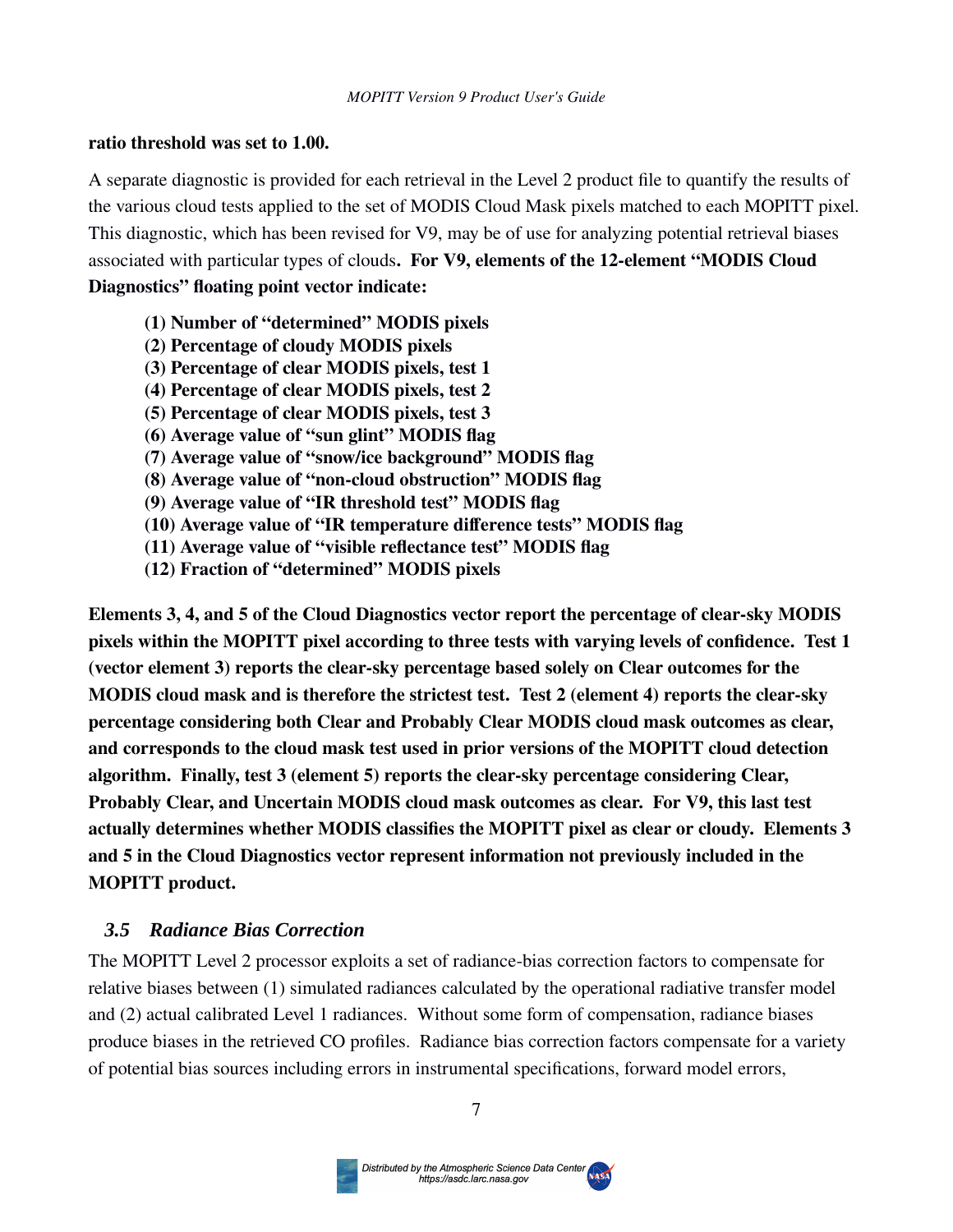#### *MOPITT Version 9 Product User's Guide*

spectroscopy errors, and geophysical errors. For V8 and V9 products, radiance bias correction is based on a parameterization involving the date of observation and water vapor total column (derived from MERRA-2 water vapor profiles). V8 validation results  $[11]$  demonstrated that this strategy successfully reduces long-term bias drift and retrieval bias geographical variability. Coefficients used to correct radiance biases and bias drift are obtained through a series of experiments in which biases are primarily evaluated using the large set of NOAA aircraft profiles (mainly over North America). Radiance bias correction factors used in the processing of each retrieved profile are reported in the L2 diagnostic "L2 Radiance Correction Factor" (see [Appendix A](#page-18-2)).

#### <span id="page-7-1"></span><span id="page-7-0"></span> *3.6 NIR Calibration*

Calibration of MOPITT's NIR channels (e.g., Channel 6) relies on a two-point calibration scheme involving both cold-calibration ("cold-cal") events and hot-calibration ("hot-cal") events. Cold-cals occur many times per day, while hot-cals are performed only about once per year. Ideally, NIR channels are calibrated with gain and offset values determined by interpolating the information from hot-cals occurring both before and after the time of observation. While this method is feasible in retrospective processing mode (i.e., processing previous years of data), it is not possible in forward processing mode (i.e., when processing recently acquired observations). Thus, in forward processing mode, only information from the most recent hot-cal is used to calibrate MOPITT's NIR radiances. Comparisons of NIR-only retrieval products generated in retrospective and forward processing modes exhibit significant differences (10% to 20%) in total column results, with the retrospectively processed data in better agreement with daytime/land TIR-only total column values and time dependence. Therefore, because of the degraded quality of MOPITT products processed in forward processing mode, V8 and V9 products generated in this manner are labeled as "beta" products. These products are eventually reprocessed and replaced by standard archival files following the next hot-cal. Typically, this will occur no more than a year from the time of a particular observation (depending on the date of the most recent hot-cal). The beta products should not be considered for examining long-term records of CO although these products should still be useful for some applications. See [Sec. 5](#page-11-1).

**For V9, the NIR calibration methodology has been revised for retrospective processing. Hot-cals are typically performed annually, usually in March, in conjunction with a decontamination procedure. In most years, hot-cals are executed both immediately before and after the decontamination procedure. For earlier products, NIR calibration for archival (non-beta) products relied on the closest bracketing hot-cals such that, usually, NIR radiances for a given date were calibrated using the most recent previous post-decontamination hot-cal and the immediately following pre-decontamination hot-cal. For example, for V8, NIR radiances observed between March 5, 2016 and March 5, 2017 were calibrated using information from the** 

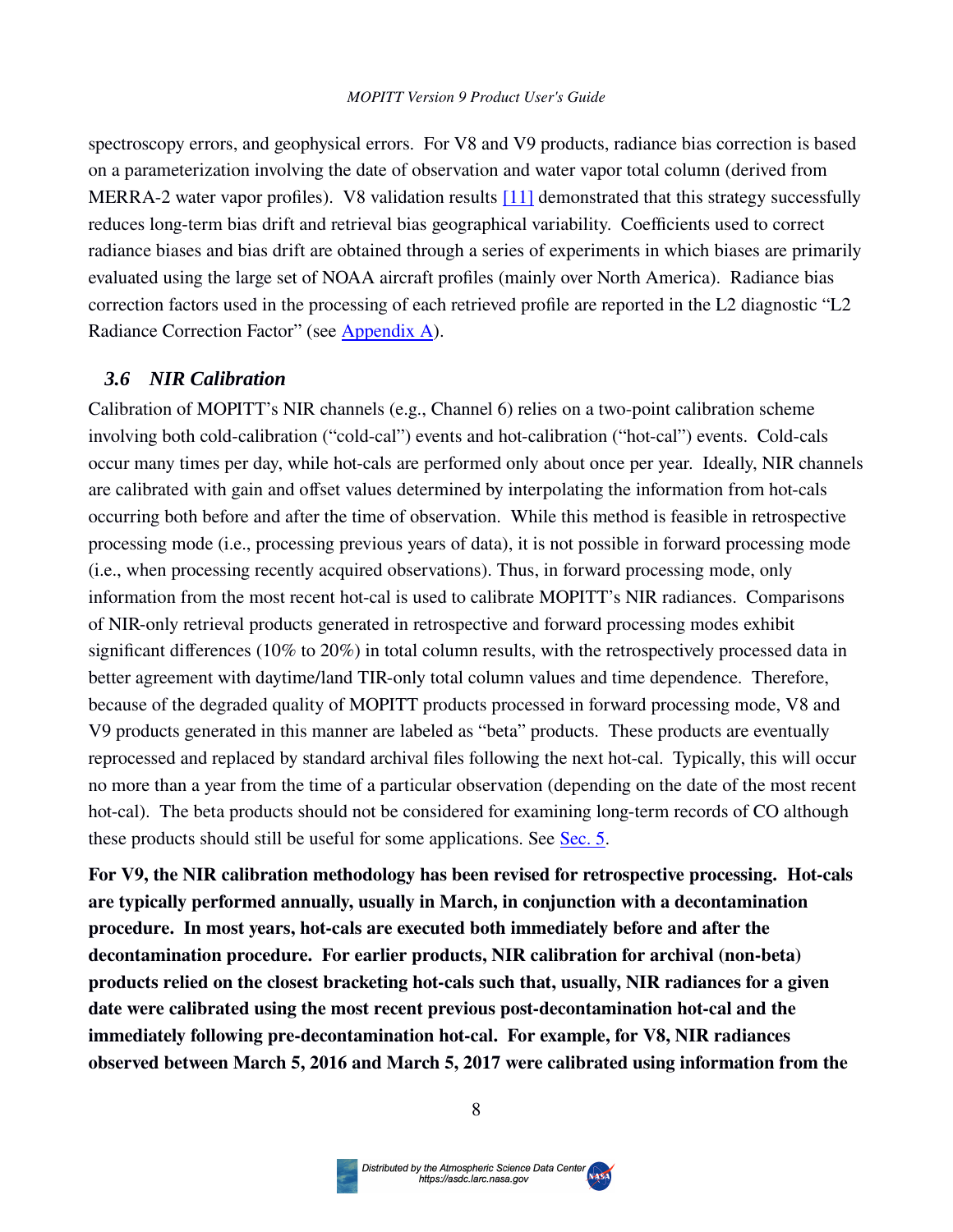**post-decontamination hot-cal on March 4, 2016 and the pre-decontamination hot-cal on March 6, 2017.**

**However, it was recently discovered that this NIR calibration strategy often results in a growing retrieval bias in the NIR-only products over the period between the two hot-cals used for calibration. As illustrated in Fig. 1, this time-dependent bias is most obvious when comparing TIR-only and NIR-only CO products immediately before and after the hot-cal/decontamination cycle. In the top panel of the figure, timeseries plots are shown for the total number of daytime retrievals over land regions between 60° S and 60° N for the V9 TIR-only (V9T), V8 NIR-only (V8N) and V9 NIR-only (V9N) products. Numbers of daytime/land retrievals for the V9T and V9N products are substantially greater than for the V8N product due to the cloud detection**  revisions described in Sec. 3.4. Corresponding timeseries plots of daily-mean CO total column **values are shown in the middle panel. Finally, in the bottom panel, timeseries are shown for the 'Delta' CO total columns obtained by subtracting daily-mean V9T CO total column values from the V8N and V9N products. While NIR-only and TIR-only retrievals are characterized by different vertical sensitivities, and are therefore not expected to agree precisely, V9T CO total column values are unaffected by NIR calibration issues and therefore serve as a useful reference. For each of the years shown, the Delta CO total column timeseries for V8N (plotted in red) exhibits a physically unrealistic discontinuity when comparing dates just before a predecontamination with dates just after the post-decontamination several weeks later. For example,** in 2019, Delta CO total column for V8N increased from about -2  $\times$  10<sup>17</sup> molecules/cm<sup>2</sup> just before **the pre-decontamination hot-cal to about 0 molecules/cm<sup>2</sup> just after the post-decontamination hot-cal. While the physical source of this discontinuity is not yet fully understood, it suggests that the pre- and post-decontamination hot-cals are not equally useful for calibration.**



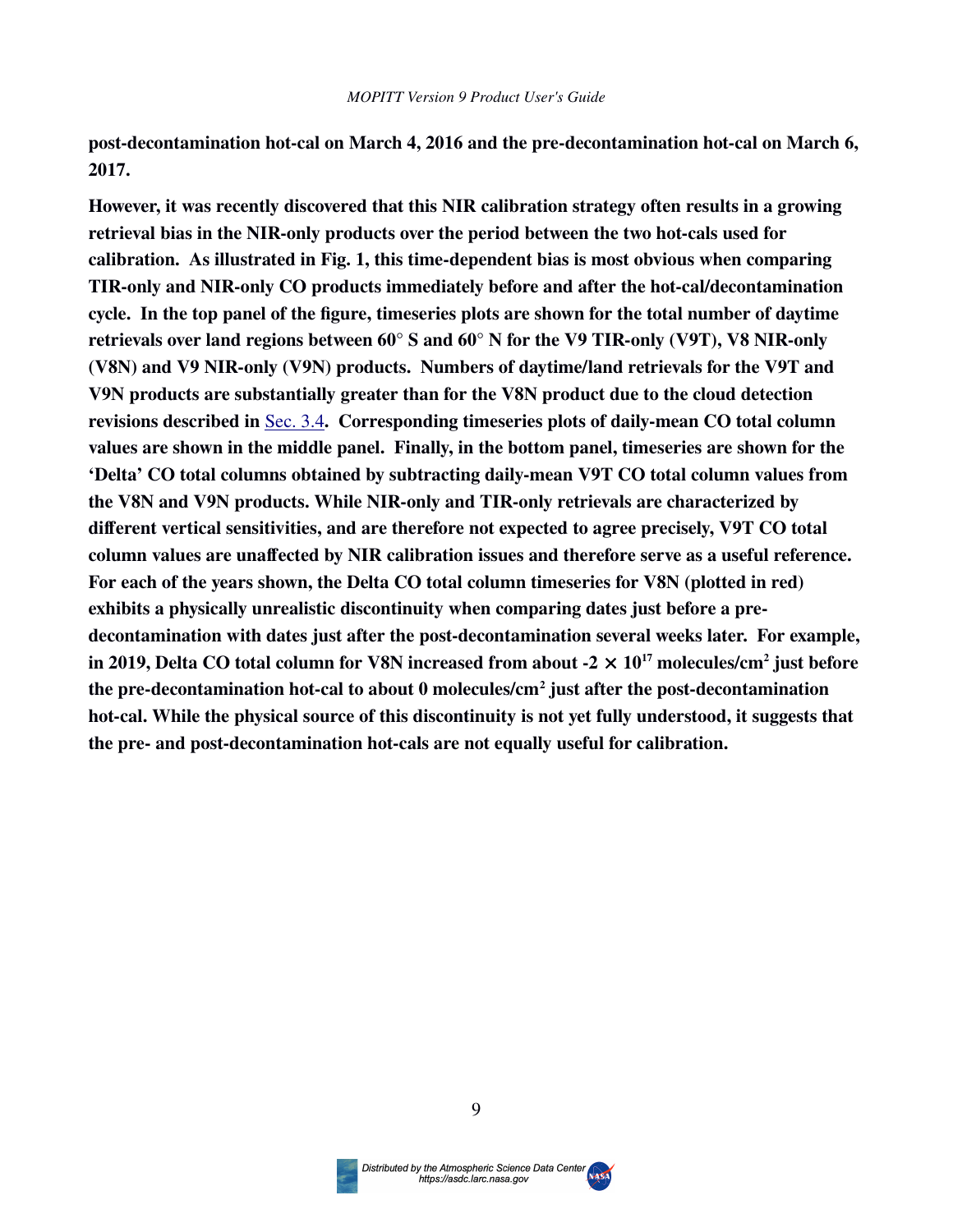

V9T vs V8N and V9N, 60S:60N, Land, Daytime, 2016-2020

*Figure 1. Timeseries comparisons of N (daily number of daytime/land retrievals), CO Total Column, and Delta CO Total Column (as described in Sec. 3.6) for the V9T, V8N and V9N products.*

**Experiments were performed to identify an improved NIR calibration strategy for V9. It was found that the typical discontinuity in Delta CO total column values before and after the hot-cal and decontamination cycle was greatly reduced when only post-decontamination hot-cals were used for calibration. The Delta CO total column timeseries using this strategy, which was implemented for V9N operational processing, is plotted in purple in the bottom panel of Fig. 1. For each of the years shown, the improved stability of the V9N product compared to V8N is readily apparent. Further details regarding the specific hot-cals used for NIR calibration in V9 over the entire MOPITT mission will be reported in a forthcoming revision of the L0-L1 Algorithm Theoretical Basis Document (ATBD).**

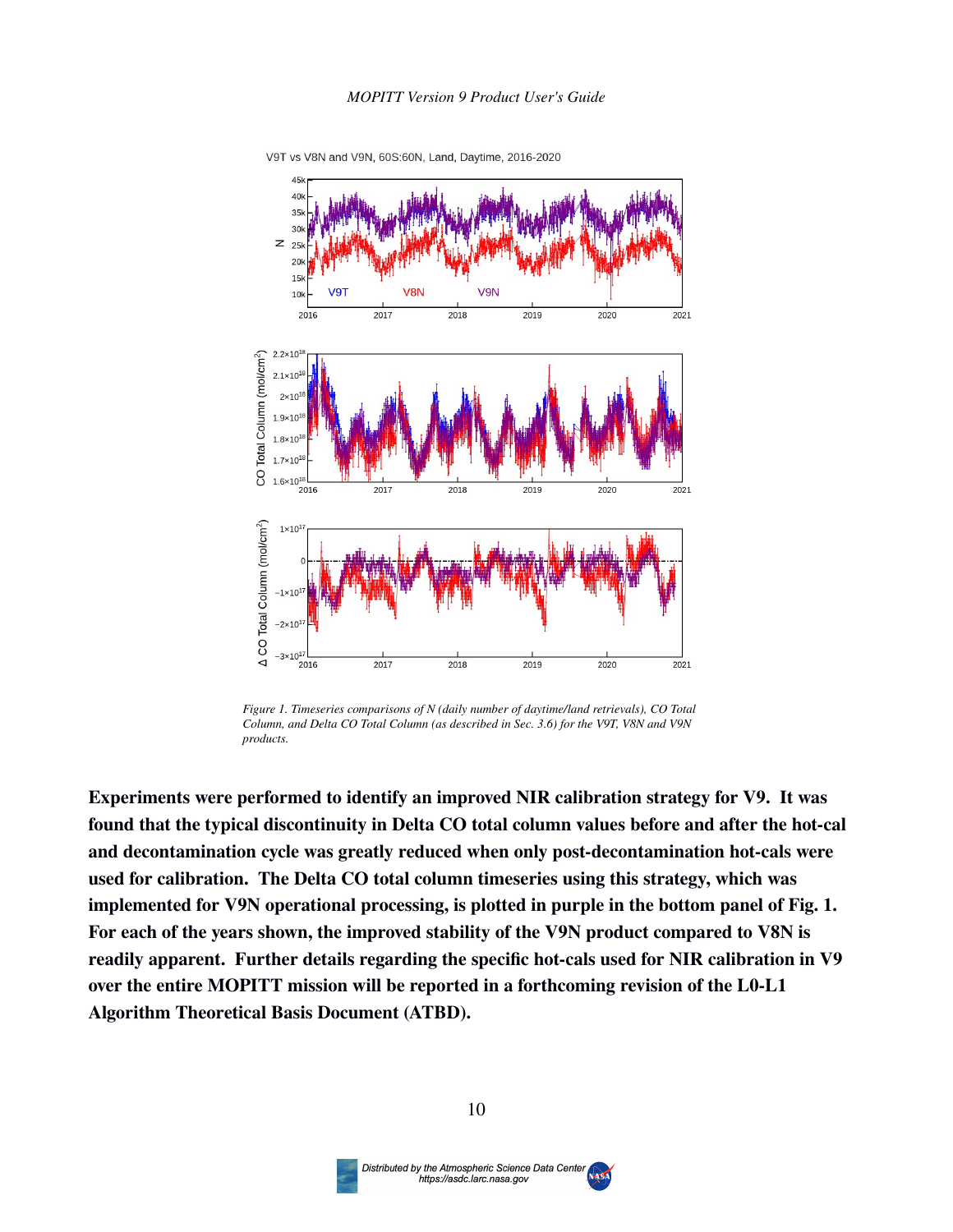## <span id="page-10-3"></span> **4 Product Format and Content**

The contents of the V9 Level 2 and Level 3 product files are described and tabulated in [A](#page-18-2)ppendices A and [B](#page-24-1) respectively. Beginning with the MOPITT V6 products, the format of the archival Level 1, Level 2 and Level 3 data files switched from HDF-EOS2, based on HDF4 libraries, to HDF-EOS5, based on HDF5 libraries. **V9 products are in the same HDF5 format as V6, V7 and V8 products and should be readable with analysis tools developed for those earlier products.** HDF is a standard format for large datasets [\(https://www.hdfgroup.org/](https://www.hdfgroup.org/)). The HDF-EOS format is an extension of HDF developed by the HDF-EOS group (<http://hdfeos.org/index.php>). Files distributed in the HDF-EOS5 format can be accessed with a wide range of software tools including IDL, NCL and MATLAB (<https://support.hdfgroup.org/products/>).

## <span id="page-10-2"></span> *4.1 Level 1 Data*

The format and contents of the Level 1 product files containing the MOPITT calibrated radiances is unchanged for V9.

## <span id="page-10-1"></span> *4.2 Level 2 Data*

The contents of the V9 Level 2 product files are described in table form in Appendix [A.](#page-18-2) **The reported fields in V8 and V9 Level 2 files are identical, with the exception of the added diagnostic 'MOPCld Rad Ratio' and added information in the diagnostic 'MODIS Cloud Diagnostics' (see [Sec. 3.4](#page-4-0)).**

Appendices [C](#page-26-1), [D](#page-27-1) and [E](#page-29-0) provide examples of IDL, NCL and Python code, respectively, used to open and read the contents of V9 Level 2 data files.

## <span id="page-10-0"></span> *4.3 Level 3 Data*

MOPITT Level 3 products are available as gridded daily-mean and monthly-mean files. Data averaging is performed on a one-degree latitude/longitude grid. Compared to Level 2 products, these gridded products typically are less affected by random retrieval errors (e.g., due to instrument noise or geophysical noise) and are packaged into much smaller HDF5 data files. Within each type of Level 3 file, data-averaged products are separately available for daytime and nighttime MOPITT observations. The contents of the V9 L3 files are described in Appendix [B;](#page-24-1) for brevity, only daytime-overpass L3 fields are listed. V9 L3 files include several diagnostics first introduced in the V7 product, including the total column averaging kernel, dry air column, water vapor column, smoothing error covariance matrix and measurement error covariance matrix.

V9 Level 3 processing employs the same strategy for improving information content used for V7 and V8. The method relies on both pixel filtering and signal-to-noise ratio (SNR) thresholds for Channel 5

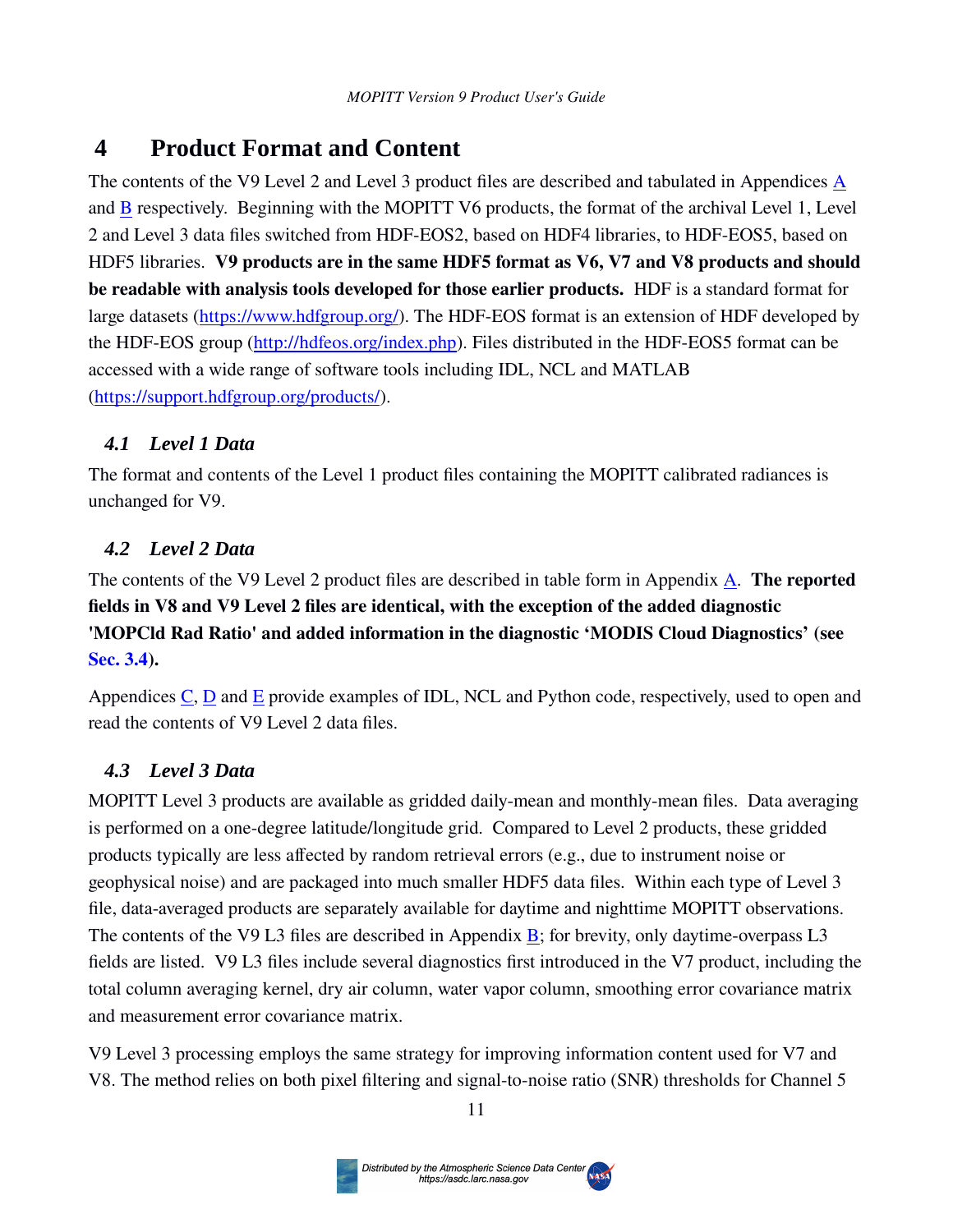#### *MOPITT Version 9 Product User's Guide*

and 6 Average radiances (i.e., 5A and 6A). SNR values for each observation are obtained using radiance and radiance uncertainty values contained in the diagnostic "Level1 Radiances and Errors" in the Level 2 data files. Observations from Pixel 3, one of the four elements of MOPITT's linear detector array, are excluded from TIR-only and TIR/NIR L3 products due to highly variable Channel 7 SNR values. Observations with relatively low SNR tend to yield retrievals weighted heavily by the a priori and generally result in low DFS. Excluding low-SNR observations from the Level 3 cell-averaged values raises overall mean DFS values. Specific filtering rules used for both the daily-mean and monthly-mean V9 Level 3 products are:

- V9 Level 3 TIR-only products exclude all observations from Pixel 3 in addition to observations where the  $5A SNR < 1000$
- V9 Level 3 NIR-only products exclude all observations where the 6A SNR < 400
- V9 Level 3 *daytime* TIR/NIR products exclude all observations from Pixel 3 in addition to observations where both (1) the 5A SNR < 1000 *and* (2) the 6A SNR < 400
- V9 Level 3 *nighttime* TIR/NIR products exclude all observations from Pixel 3 in addition to observations where the 5A SNR < 1000.

## <span id="page-11-1"></span> **5 Data Analysis Considerations**

#### <span id="page-11-0"></span> *5.1 Data Quality*

Compared to V7, validation results for V8 CO products indicated reduced long-term bias drift, weaker bias geographical variability and smaller biases overall [\[11\]](#page-16-0). Similar results are expected for the V9 product and will be documented in an upcoming validation paper.

As described in Sec. 3.6, MOPITT retrieval products processed without bracketing calibration data (obtained during both previous and subsequent annual calibration events) are considered less reliable than those processed with such data, and are therefore labeled as beta products. V9 beta products are easily identifiable as the filenames of such files include the word "beta" (e.g., "MOP02T-20210501- L2V19.9.1.beta.he5"). For example, at the ASDC http site (https://asdc.larc.nasa.gov/data/MOPITT/), beta files are stored in separate directories from archival products: the archival V9 Level 2 TIR-only products will be found in subdirectories under the main directory "MOP02T.009" while corresponding V9 beta TIR-only products will be found in subdirectories under "MOP02T.109". For the initial release of V9 in mid-2021, beta products will only be produced and delivered to the data archives for observations made after March, 2021.

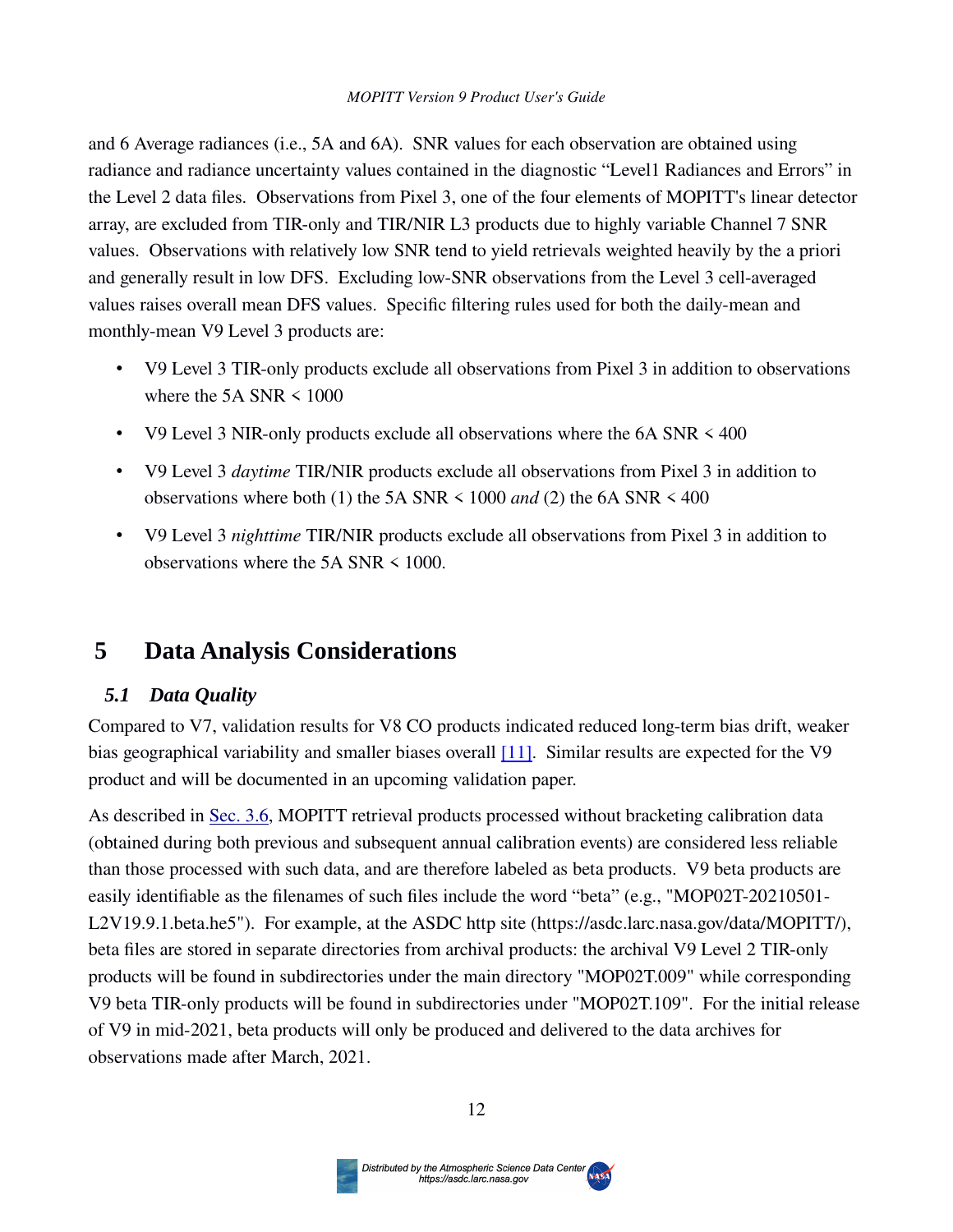Another type of retrieval anomaly has been noticed in a small number of nighttime/land scenes. This anomaly is typically manifested as a striping pattern in retrieved surface-level CO concentrations and surface temperature for one or two pixels in the four-element detector array over a series of tracks. This type of anomaly primarily affects Pixels 1 and 4 and appears to be partly the result of a calibration issue affecting Channel 5 radiances in which gain and offset values exhibit frequent sudden jumps throughout the day. These gain and offset discontinuities have been traced back to cold calibration (space-view) events. The Daily Gain Dev diagnostic (included in both Level 1 and Level 2 files) may be useful for identifying days where this type of anomaly is most likely to occur. However, analyses of "outlier" retrievals suggest that retrieval anomalies due to this effect are typically small (e.g., less than 10 ppbv).

Retrieval data quality may also be affected by forward model error, errors in assumed meteorological profiles, and instrumental degradation. For these effects, robust estimates of the associated retrieval errors are not feasible. Quantifying such errors is also complicated because they may be highly variable in space and time.

### <span id="page-12-0"></span> *5.2 Data Averaging*

Because of both geophysical and instrumental noise, individual MOPITT retrieved profiles are not typically useful for scientific analysis. This is especially true for the NIR-only and TIR/NIR products. Instead, users should employ statistical methods applied to ensembles of retrievals. Simple data averaging is the most common statistical method for reducing the effects of random instrument noise. The tradeoff to this benefit is reduced spatial and/or temporal resolution. When averaging over an ensemble, retrieval uncertainties associated with random radiance errors (such as geophysical noise and instrumental noise) decrease approximately as the square root of the number of retrievals in the ensemble.

The retrieval state vector represents CO volume mixing ratio (VMR) variability as a log-normal quantity. This has important implications for data averaging. For MOPITT data subsets where the main source of retrieval variability is random retrieval noise (rather than CO variability), retrieved VMR values will follow a log-normal distribution. In such cases, the appropriate method for reducing the effects of instrument noise is to (1) convert individual VMR profiles into log(VMR) profiles, (2) compute the mean, and (3) convert the mean log(VMR) profile back to a VMR profile. Because of the asymmetry of the log-normal distribution, directly computing the mean VMR profile from a set of VMR profiles in such cases will produce a positive bias relative to "truth." In contrast, when CO variability is the dominant source of retrieval variability (such as when averaging over large regions and temporal intervals), directly calculated mean VMR values are most meaningful.

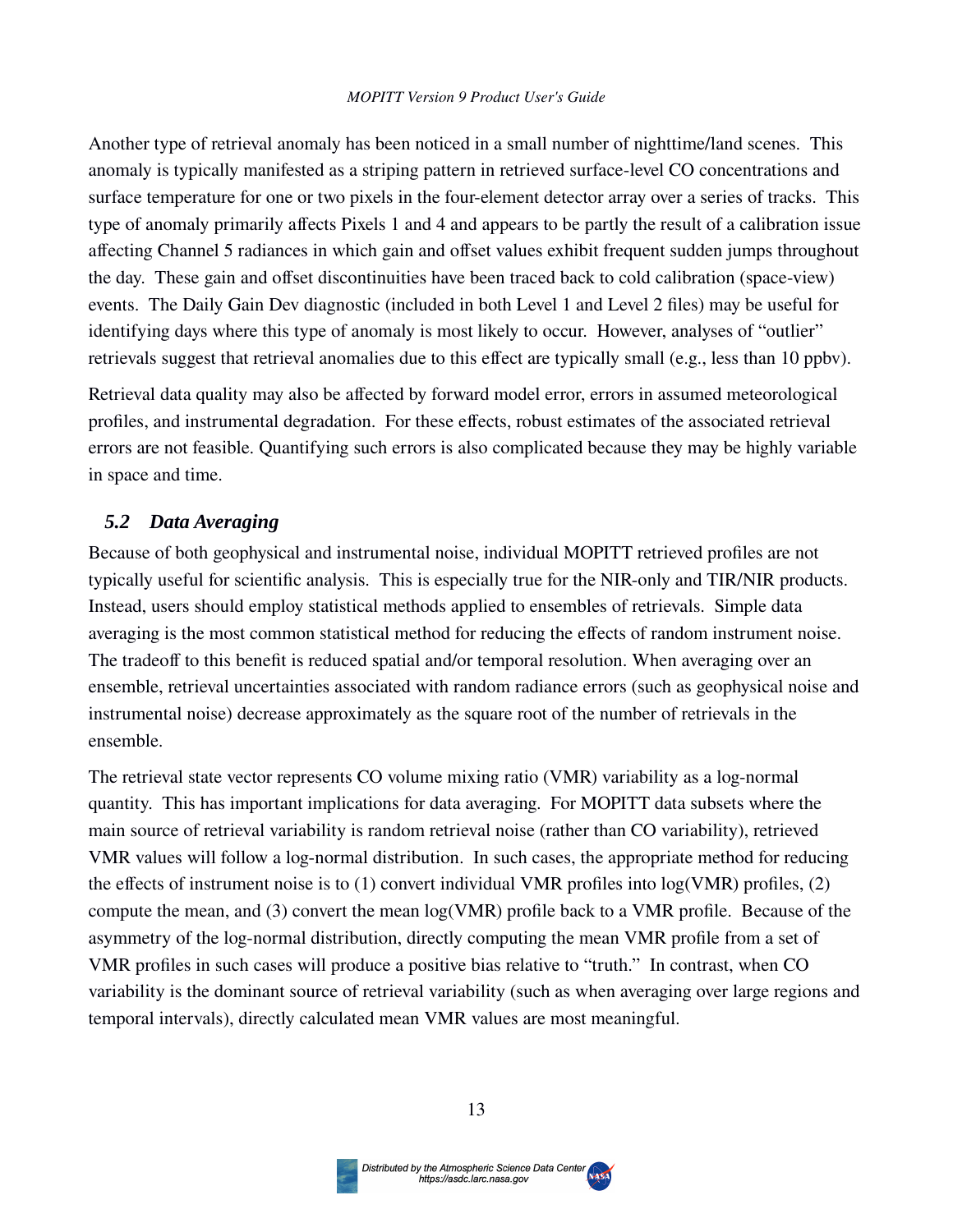#### <span id="page-13-0"></span> *5.3 Use of Averaging Kernels*

For scientific analysis, users should understand the role of the a priori on the MOPITT retrieved profiles and total columns. The relative weight of the a priori profile  $x_a$  in the retrieved profile  $x_{\text{rtv}}$  can be described by the relation

$$
x_{rw} \approx x_a + A(x_{true} - x_a) = Ax_{true} + (I - A)x_a \tag{1}
$$

where *xtrue* is the true profile, *A* is the averaging kernel matrix, and *I* is the identity matrix. For MOPITT retrievals,  $x_{rtv}$ ,  $x_{true}$ , and  $x_a$  are all expressed as profiles of log<sub>10</sub>(VMR). Both *A* and  $x_a$  are highly variable and are provided as ancillary data for each MOPITT retrieved profile. Averaging kernels indicate the sensitivity of *xrtv* to different levels of the atmosphere and exhibit significant spatial variability, both vertical and horizontal. Inclusion of a priori information, as described by Eq. 1, is associated with all remote sensing methods based on optimal estimation. The retrieved profile is most heavily weighted by the a priori profile at levels where the actual measurements are least sensitive. An important consequence of this effect is that, when comparing MOPITT retrieved profiles against in-situ data or model results, users must transform these comparison datasets using Eq. 1, so that the comparison data exhibit the same degree of smoothing and a priori dependence as the MOPITT product [\[1,2\].](#page-16-1) For the V9 products (like the earlier V5, V6, V7 and V8 products), users must make this transformation in terms of  $log_{10}(VMR)$  rather than VMR. Users should also observe the level-layer associations described in [Sec. 3.2](#page-3-3). Users of the MOPITT total column product (rather than retrieved profiles) should refer to Sec. 5.5.

#### <span id="page-13-2"></span> *5.4 Data Filtering*

Because of the potential variability of MOPITT data quality, as discussed above, users may decide to exclude particular subsets of the Level 2 data in their analyses. This is a reasonable strategy, *unless such methods could impose retrieval bias*. For example, filtering based on the "Degrees of Freedom for Signal" (DFS) parameter tends to retain high-CO profiles and discard low-CO profiles, thereby imposing a positive retrieval bias on the filtered subset. Filtering on DFS, or other characteristics of the retrieval averaging kernels, is therefore not recommended.

Alternatively, filters based on geophysical criteria which are known to provide better conditions for remote sensing retrievals may be appropriate. For example, over land, daytime conditions typically provide better thermal contrast conditions for TIR- and TIR/NIR-based retrievals than nighttime conditions.

#### <span id="page-13-1"></span> *5.5 Analysis of Retrieved CO Total Column Values*

For users interested in quantitatively comparing MOPITT retrieved CO total column values with other

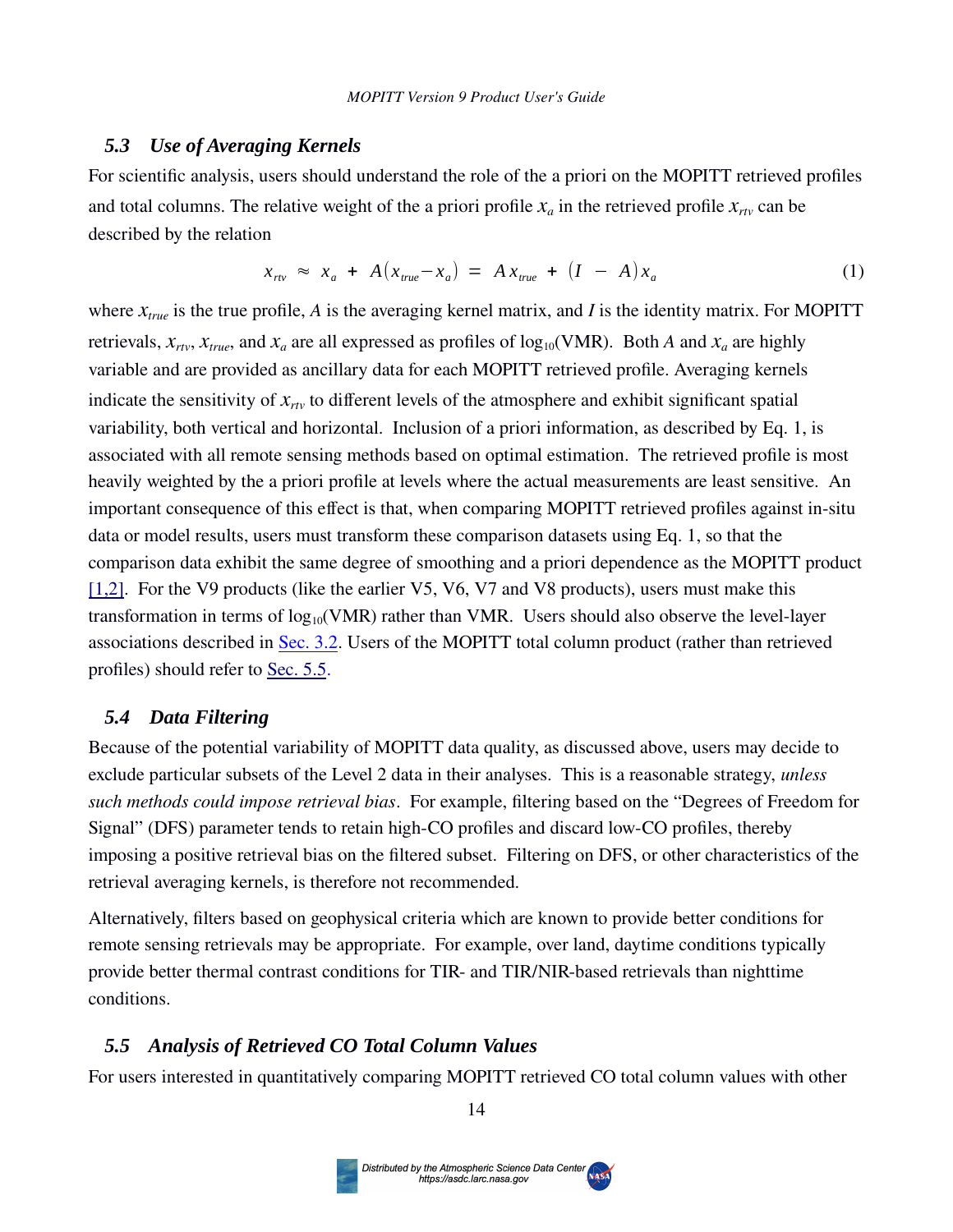datasets (or model output), the V9 Level 2 and Level 3 product files include the total column averaging kernel *a*; this vector quantifies the sensitivity of the retrieved total column to perturbations at each level of the CO profile. Thus, if  $C_{rw}$  is the retrieved CO total column, and  $x$  is the CO state vector comprised of CO  $log_{10}(VMR)$  values, the total column averaging kernel element for level *j* in the CO profile is defined by

$$
a_j = \frac{\partial C_{rw}}{\partial x_j} \tag{2}
$$

Given a comparison CO profile  $x_{\text{cmp}}$  (e.g., either from in-situ measurements or model output), the total column averaging kernel vector is used to simulate MOPITT total column retrievals using the equation

$$
C_{\text{sim}} = C_a + a(x_{\text{cmp}} - x_a) \tag{3}
$$

where  $C_a$  is the a priori total column value corresponding to the a priori profile  $x_a$ . Here, as in Eq. 1,  $x_{cmp}$  and  $x_a$  are both expressed as  $log_{10}(VMR)$  profiles. Both  $C_a$  and  $x_a$  are provided in the V8 Level 2 product files for each retrieval.

**For V8 and V9 products, the method of calculating** *a* **has been revised for consistency with Rodgers** [12], Sec. 4.3. Specifically, the total column averaging kernel is now calculated as

$$
a^T = h^T A \tag{4}
$$

**where** *h* **is the partial column operator (i.e., the vector of sensitivities of partial column values to log10(VMR)).** 

#### <span id="page-14-0"></span> *5.6 Conversions Between VMR and Partial Column CO Profiles*

When comparing MOPITT data to either model-generated output or other remote sensing datasets, users may need to convert CO vertical profiles expressed in partial column amounts to profiles expressed in terms of volume mixing ratio (or vice-versa). Below we derive the scaling factor relating the CO *VMR* value in a given atmospheric layer (e.g., in ppbv) and the corresponding CO partial column in that layer (e.g., in molecules/ $\text{cm}^2$ ).

The hydrostatic equation can be written

$$
\frac{\Delta p}{\Delta z} = -\rho g \tag{5}
$$

where (in SI units)  $\Delta p$  is the pressure thickness of some atmospheric layer (in Pa),  $\Delta z$  is the geometric thickness of that layer (in m),  $\rho$  is the air mass density within that layer (in kg/m<sup>3</sup>), and *g* is the acceleration of gravity (in  $m/s^2$ ) [13]. In the following we ignore the negative sign in the hydrostatic equation, which is unimportant in the context of this derivation.

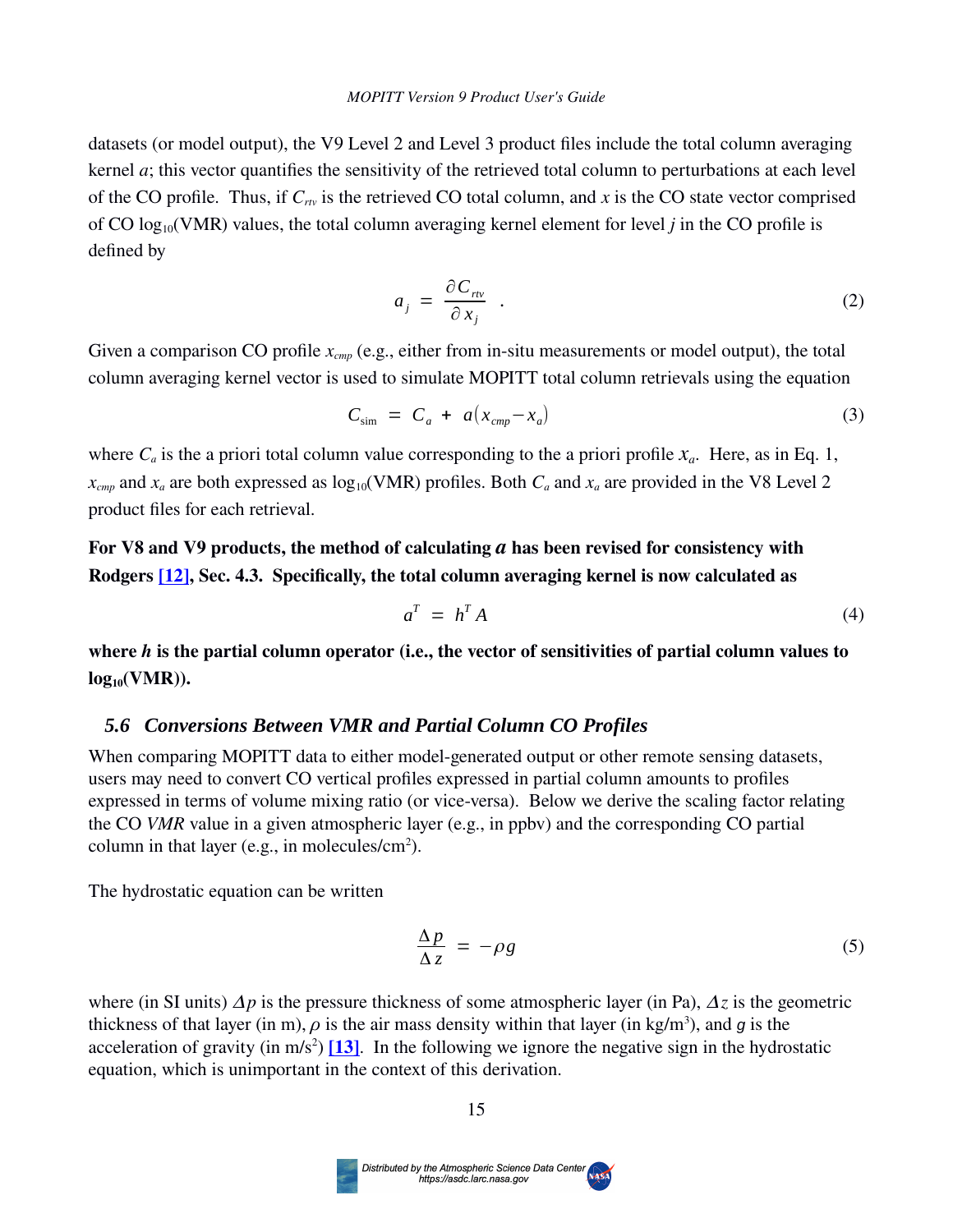The air mass density  $\rho$  can be written as the sum of separate components  $\rho_{drv}$  and  $\rho_w$  representing dry air and water vapor, respectively. These two terms are related to the dry air number density *ndry*, dry air molecular weight  $M_{\text{dry}}$ , water vapor number density  $n_w$  and water vapor molecular weight  $M_w$  such that

$$
\rho = \rho_{\text{dry}} + \rho_{\text{w}} = \frac{n_{\text{dry}} M_{\text{dry}}}{N_A} + \frac{n_{\text{w}} M_{\text{w}}}{N_A} \tag{6}
$$

where  $N_A$  is Avogadro's number (6.0221  $\times$  10<sup>23</sup> molecules/mole). In SI units,  $n_{dry}$  and  $n_W$  are expressed in molecules/m<sup>3</sup> while  $M_{\text{dry}}$  and  $M_W$  are expressed in kg/mole. Also, since the water vapor volume mixing ratio (or 'mole fraction')  $x_W$  is given by

$$
x_w = \frac{n_w}{n_{\text{dry}} + n_w} = \frac{n_w}{n_T} \quad , \tag{7}
$$

where  $n<sub>T</sub>$  is the total number density, the air mass density equation can be rewritten as

$$
\rho = \frac{n_T[(1 - x_W)M_{\text{dry}} + x_W M_W]}{N_A} = \frac{n_T M_{\text{eff}}}{N_A}
$$
(8)

where *M*<sub>*eff*</sub> is the effective moist-air molecular weight (i.e., the weighted mean of the molecular weights of dry air and water vapor). Substituting the RHS of this equation into the hydrostatic equation and solving for  $n<sub>T</sub> \Delta z$ , we obtain

$$
n_{T} \Delta z = \frac{\Delta p N_{A}}{g M_{\text{eff}}} \quad . \tag{9}
$$

Equation 9 gives the moist-air partial column (number of molecules of air per unit area, including both dry air and water vapor) for a layer of pressure thickness  $\Delta p$  and effective molecular weight  $M_{\text{eff}}$ . For a trace gas in that layer with volume mixing ratio *VMR*, the trace gas partial column *C* is then

$$
C = VMR n_{T} \Delta z = \frac{VMR \Delta p N_{A}}{g M_{eff}} \quad . \tag{10}
$$

In Equation 10, *C* will have units of molecules/m<sup>2</sup> provided that *VMR* is dimensionless,  $\Delta p$  has units of Pa, *g* has units of m/s<sup>2</sup>, and  $M_{\text{eff}}$  has units of kg/mole. Switching the units of *VMR* from ppv to ppbv (*VMR*<sup> $\prime$ </sup>),  $\Delta p$  from Pa to hPa ( $\Delta p'$ ),  $M_{\text{eff}}$  from kg/mole to g/mole ( $M_{\text{eff}}'$ ) and *C* from molecules/m<sup>2</sup> to molecules/cm<sup>2</sup> (C') yields

$$
C' = 10^{-8} \frac{VMR' \Delta p' N_A}{g M_{\text{eff}}'} \tag{11}
$$

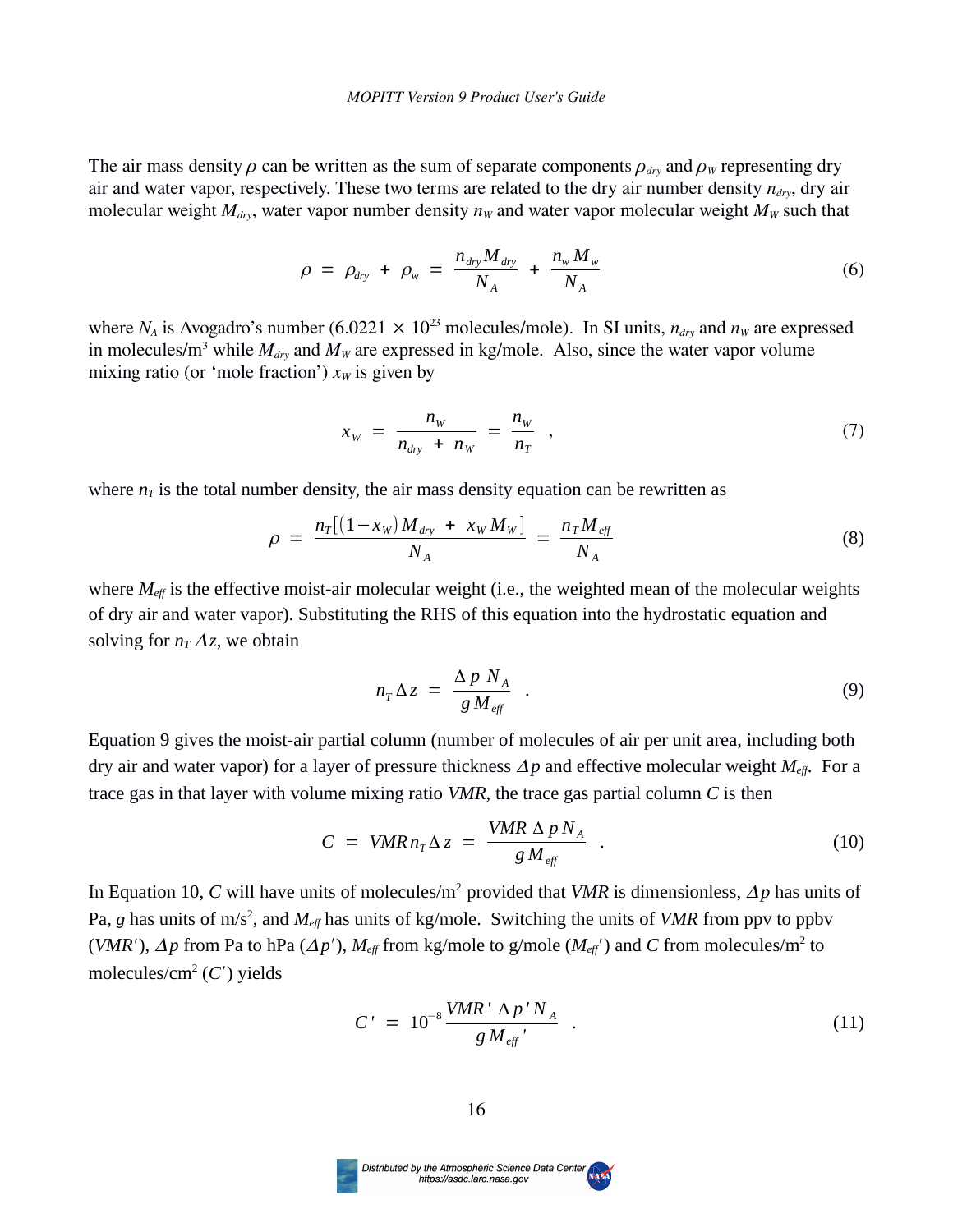*Example 1. For dry air* ( $x_W$  = 0),  $M_{\text{eff}}$  = 28.97 g/mole [13]. For this scenario,

$$
C'(molecules/cm2) = 10-8 VMR'(ppbv) \Delta p'(hPa) (6.0221(1023)) / [(9.806)(28.97)]
$$
  
= 2.120(10<sup>13</sup>) VMR'(ppbv)  $\Delta p'(hPa)$ 

*Example 2.* In very warm and humid atmospheric conditions, the water vapor mole fraction  $x<sub>W</sub>$  may reach values as high as  $0.03$  [\[13\]](#page-16-0). The corresponding effective molecular weight in this case is  $M_{\text{eff}}$ <sup>+</sup> = 28.64 g/mole ( $M_{\text{eff}}$ <sup> $\prime$ </sup> = 0.97(28.97 g/mole) + 0.03(18.02 g/mole)). In this scenario,

$$
C'(molecules/cm2) = 10-8 VMR'(ppbv) \Delta p'(hPa) (6.0221(1023)) / [(9.806)(28.64)]
$$
  
= 2.144(10<sup>13</sup>) VMR'(ppbv)  $\Delta p'(hPa)$ 

Thus, an increase of  $x_W$  from 0.00 (*Example 1*) to 0.03 (*Example 2*) increases *C'* only by 1.13%.

As illustrated in these two examples, the VMR to partial column scaling factor derived for extremely moist conditions is only different by the dry-air scaling factor by a little more than 1%. Consequently, if an error of this magnitude is acceptable for a particular application, there is no need to account for the effect of water vapor variability on  $M_{\text{eff}}'$ . Thus, the scaling factor derived in the first example above can be used generally.

## <span id="page-16-1"></span><span id="page-16-0"></span> **6 References**

- [1] Deeter, M. N., et al. (2003). Operational carbon monoxide retrieval algorithm and selected results for the MOPITT instrument, J. Geophys. Res. 108, doi:10.1029/2002JD003186.
- [2] Deeter, M. N., et al. (2010). The MOPITT version 4 CO product: Algorithm enhancements, validation, and long-term stability. J. Geophys. Res. 115, doi:10.1029/2009JD013005.
- [3] Deeter, M. N., et al. (2013). Validation of MOPITT Version 5 Thermal-infrared, near-infrared, and multispectral carbon monoxide profile retrievals for 2000-2011. J. Geophys. Res. Atmos., 118, 6710– 6725, doi:10.1002/jgrd.50272*.*
- [4] Martínez-Alonso, S., et al. (2014). Comparison of upper tropospheric carbon monoxide from MOPITT, ACE-FTS, and HIPPO-QCLS. J. Geophys. Res. 119, 14,144–14,164, doi:10.1002/2014JD022397 *.*
- [5] Deeter, M. N., et al. (2014). The MOPITT Version 6 product: algorithm enhancements and validation. Atmos. Meas. Tech.*,* 7, 3623-3632, doi:10.5194/amt-7-3623-2014 .
- [6] Deeter, M. N., et al. (2017). A climate-scale satellite record for carbon monoxide: The MOPITT

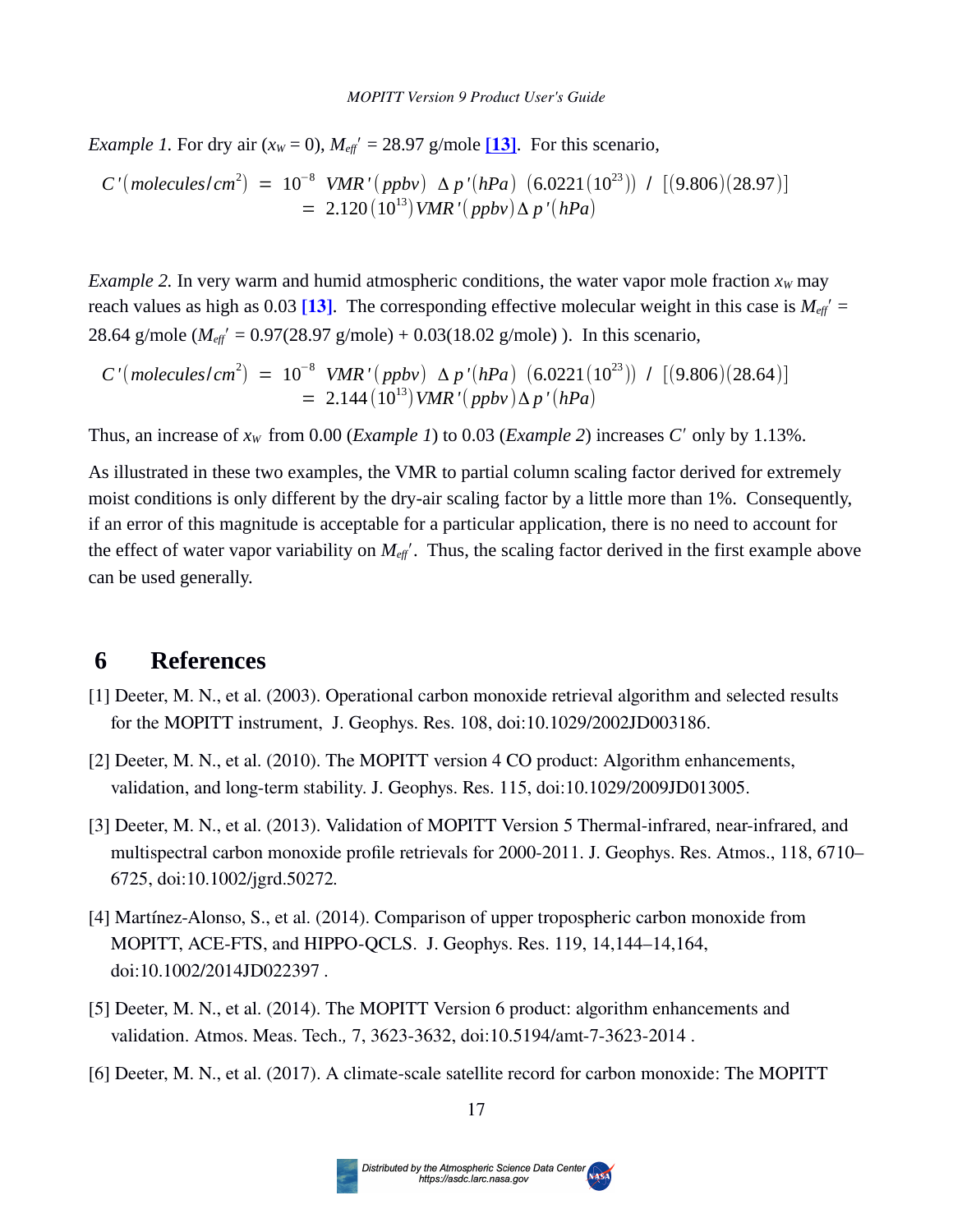Version 7 product, Atmos. Meas. Tech., 10, 2533-2555, doi:10.5194/amt-10-2533-2017 .

- [7] Mlawer, E. J., et al. (2012). Development and recent evaluation of the MT\_CKD model of continuum absorption, Phil. Trans. Royal Soc. A, 370, 2520–2556, doi:10.1098/rsta.2011.0295 .
- [8] Edwards, D. P. (1992). GENLN2: A general line-by-line atmospheric transmittance and radiance model, Technical Report NCAR/TN-367+STR, NCAR, P.O. Box 3000, Boulder, Colorado, 80307- 3000, 147 pp.
- [9] see https://modis-atmosphere.gsfc.nasa.gov/sites/default/files/ModAtmo/C6.1\_Calibration\_and\_ Cloud\_Product\_Changes\_UW\_frey\_CCM\_1.pdf
- [10] Deeter, M. N., et al. (2021). Impacts of MOPITT cloud detection revisions on observation frequency and mapping of highly polluted scenes, accepted for publication in Rem. Sens. Env.
- [11] Deeter, M. N., et al. (2019). Radiance-based retrieval bias mitigation for the MOPITT instrument: The Version 8 product, Atmos. Meas. Tech., 12, 4561–4580, doi:10.5194/amt-12-4561-2019.
- [12] Rodgers, C. D.: *Inverse Methods for Atmospheric Sounding*, Theory and Practice, World Scientific, Singapore, 2000.
- [13] Wallace, J. M., and Hobbs, P. V., *Atmospheric Science: An Introductory Survey*, Academic Press, San Diego, California, 1977.



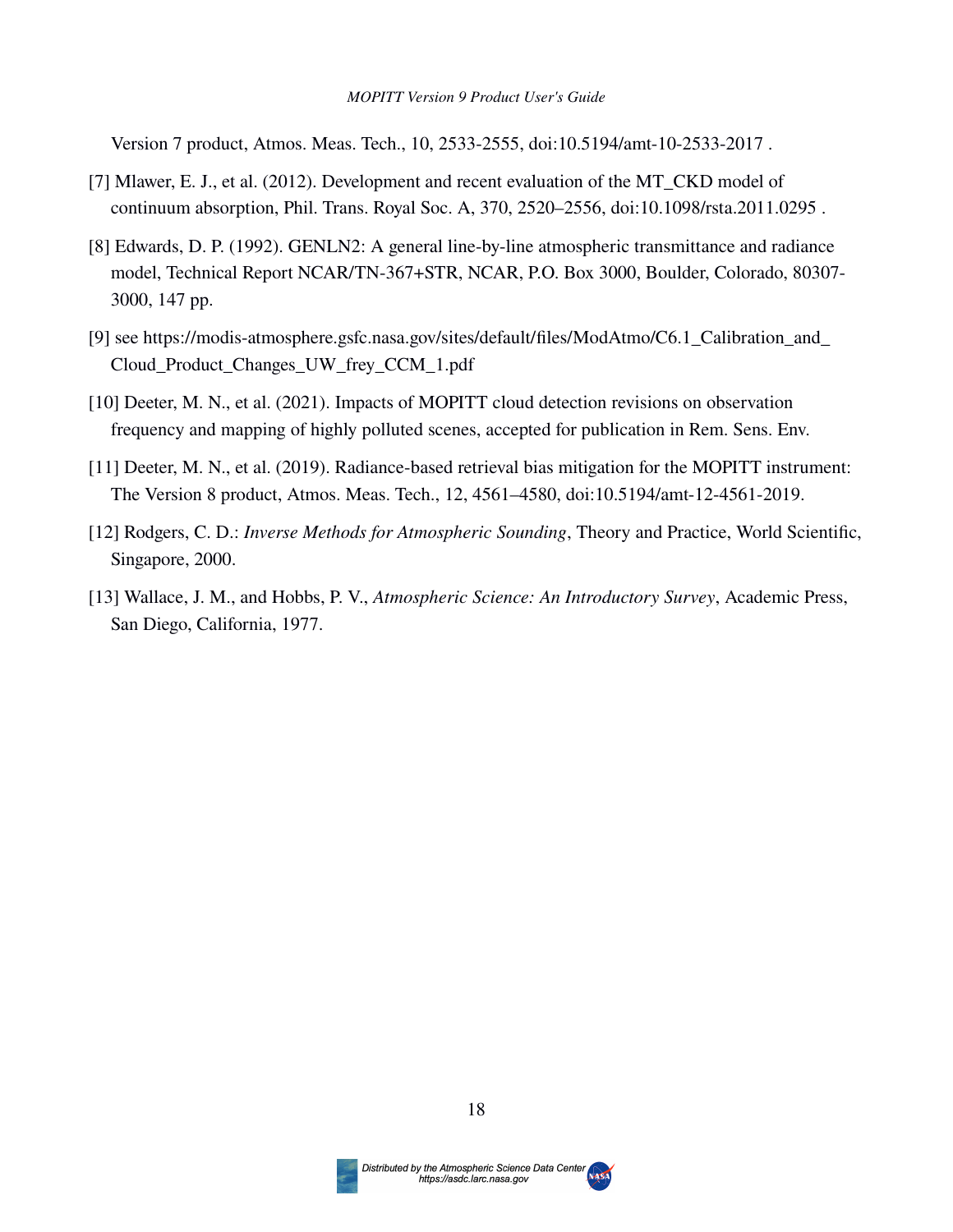## <span id="page-18-1"></span>**Appendices**

### <span id="page-18-2"></span><span id="page-18-0"></span>*A. Tabulated Contents of V***9** *Level 2 Product Files*

### **DIMENSIONS**

| <b>Dimension Name</b> | <b>Definition</b>                                                                                                                                                                      | <b>Size</b>                 |
|-----------------------|----------------------------------------------------------------------------------------------------------------------------------------------------------------------------------------|-----------------------------|
| nTime                 | Number of retrievals                                                                                                                                                                   | Varies with<br>each granule |
| nChan                 | Number of channels of the instrument                                                                                                                                                   | 8                           |
| nTwo                  | For data fields which include associated variability (or<br>uncertainty), first element is the parameter and second<br>element is variability/uncertainty, unless otherwise specified. |                             |
| nPrs                  | Number of fixed pressure levels                                                                                                                                                        | 9                           |
| nPrs2                 | Number of pressure levels, including the surface                                                                                                                                       | 10                          |
| nPix                  | The number of pixels (i.e., number of detector elements)                                                                                                                               |                             |

#### **GEOLOCATION FIELDS ('HDFEOS/SWATHS/MOP02/Geolocation Fields/…')**

| <b>Field Name</b>                                              | <b>Definition</b>                                                    | <b>Dimension</b> | <b>Units</b> | Data Type |
|----------------------------------------------------------------|----------------------------------------------------------------------|------------------|--------------|-----------|
| SecondsinDay                                                   | Time of the measurement in seconds<br>from the beginning of the day. | nTime            | S            | F         |
| Geolocation of the pixel<br>Latitude                           |                                                                      | nTime            | deg          | F         |
| Longitude                                                      | Geolocation of the pixel                                             | nTime            | deg          | F         |
| <b>Pressure Levels</b><br>Pressure                             |                                                                      | nPrs             | hPa          | F         |
| Pressure Levels including the surface<br>Pressure <sub>2</sub> |                                                                      | nPrs2            | hPa          | F         |
| TAI Time of the observation<br>Time                            |                                                                      | nTime            | s            | F         |
| $F =$ Floating Point I = Integer                               |                                                                      |                  |              |           |

## **RETRIEVED CO FIELDS ('HDFEOS/SWATHS/MOP02/Data Fields/…')**

| <b>Field Name</b>             | <b>Definition</b>                                          | <b>Dimension</b>     | <b>Units</b>        | Data<br><b>Type</b> |
|-------------------------------|------------------------------------------------------------|----------------------|---------------------|---------------------|
| RetrievedCOTotalColumn        | CO Total Column                                            | nTwo, nTime          | mol/cm <sup>2</sup> | F                   |
| RetrievedCOMixingRatioProfile | CO Mixing Ratio for the layer<br>above each pressure level | nTwo, nPrs,<br>nTime | ppby                | F                   |
| RetrievedCOSurfaceMixingRatio | CO Mixing Ratio at the<br>surface                          | nTwo, nTime          | ppby                |                     |

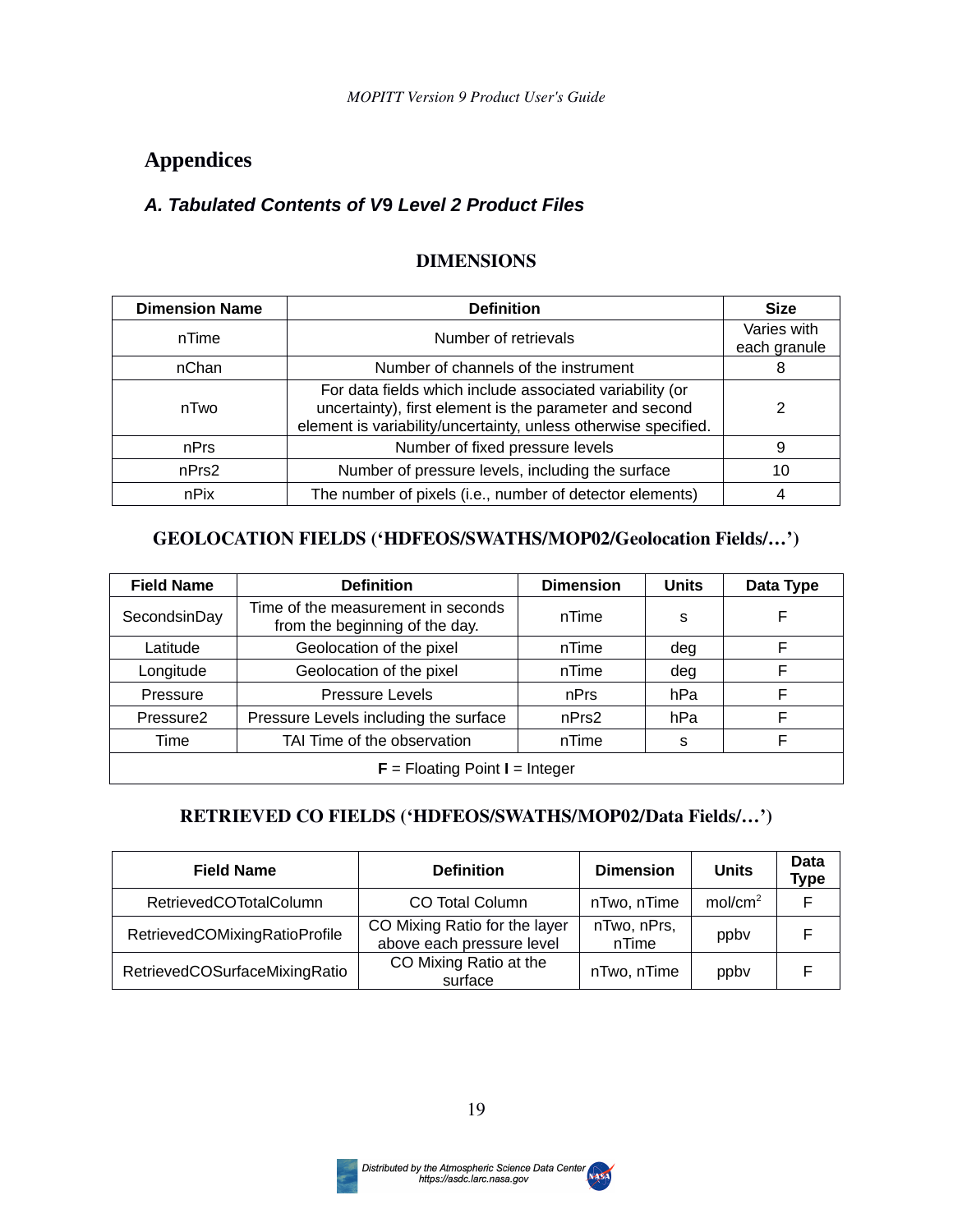| <b>Field Name</b>           | <b>Definition</b>                                                                                                                                  | <b>Dimension</b>     | <b>Units</b>        | <b>Data</b><br>Type |
|-----------------------------|----------------------------------------------------------------------------------------------------------------------------------------------------|----------------------|---------------------|---------------------|
| APrioriCOMixingRatioProfile | Temporally and geographically<br>variable a priori CO profile<br>based on a climatology for<br>2000-2009 simulated with the<br>CAM-Chem model      | nTwo, nPrs,<br>nTime | ppby                | F                   |
| APrioriCOSurfaceMixingRatio | Temporally and geographically<br>variable a priori surface CO<br>based on a climatology for<br>2000-2009 simulated with the<br>CAM-Chem model      | nTwo, nTime          | ppby                | F                   |
| APrioriCOTotalColumn        | Temporally and geographically<br>variable a priori total column<br>CO based on a climatology for<br>2000-2009 simulated with the<br>CAM-Chem model | nTwo, nTime          | mol/cm <sup>2</sup> | F                   |

#### **A PRIORI FIELDS ('HDFEOS/SWATHS/MOP02/Data Fields/…')**

### **AVERAGING KERNEL FIELDS ('HDFEOS/SWATHS/MOP02/Data Fields/…')**

| <b>Field Name</b>                 | <b>Definition</b>                                                                                                                                                                                                                                                                                                                                    | <b>Dimension</b>    | <b>Data</b><br><b>Type</b> |
|-----------------------------------|------------------------------------------------------------------------------------------------------------------------------------------------------------------------------------------------------------------------------------------------------------------------------------------------------------------------------------------------------|---------------------|----------------------------|
| RetrievalAveragingKernelMatrix    | For each retrieval, a floating point<br>array (10 $\times$ 10) containing the<br>matrix describing the sensitivity of<br>the retrieved CO log(VMR) profile<br>to the true CO log(VMR) profile.<br>Dimensions of Retrieval<br>Averaging Kernel Matrix are<br>ordered (nrow, ncolumn, ntime)                                                           | nPrs2, nPrs2, nTime | F                          |
| AveragingKernelRowSums            | This diagnostic provides a single<br>scalar value for each row of the<br>averaging kernel matrix equal to<br>the sum of the elements in that<br>row. Small row-sum values<br>indicate retrieval levels heavily<br>weighted by the a priori while<br>values approaching unity indicate<br>levels with relatively weak<br>sensitivity to the a priori. | nPrs2, nTime        | F                          |
| TotalColumnAveragingKernel        | This diagnostic allows users to<br>properly compare MOPITT total<br>column retrievals with total<br>columns derived from in-situ<br>profiles or model simulations.                                                                                                                                                                                   | nPrs2, nTime        | F                          |
| TotalColumnAveragingKernelDimless | This diagnostic allows users to<br>properly compare MOPITT total<br>column retrievals with total<br>columns derived from in-situ                                                                                                                                                                                                                     | nPrs2, nTime        | F                          |



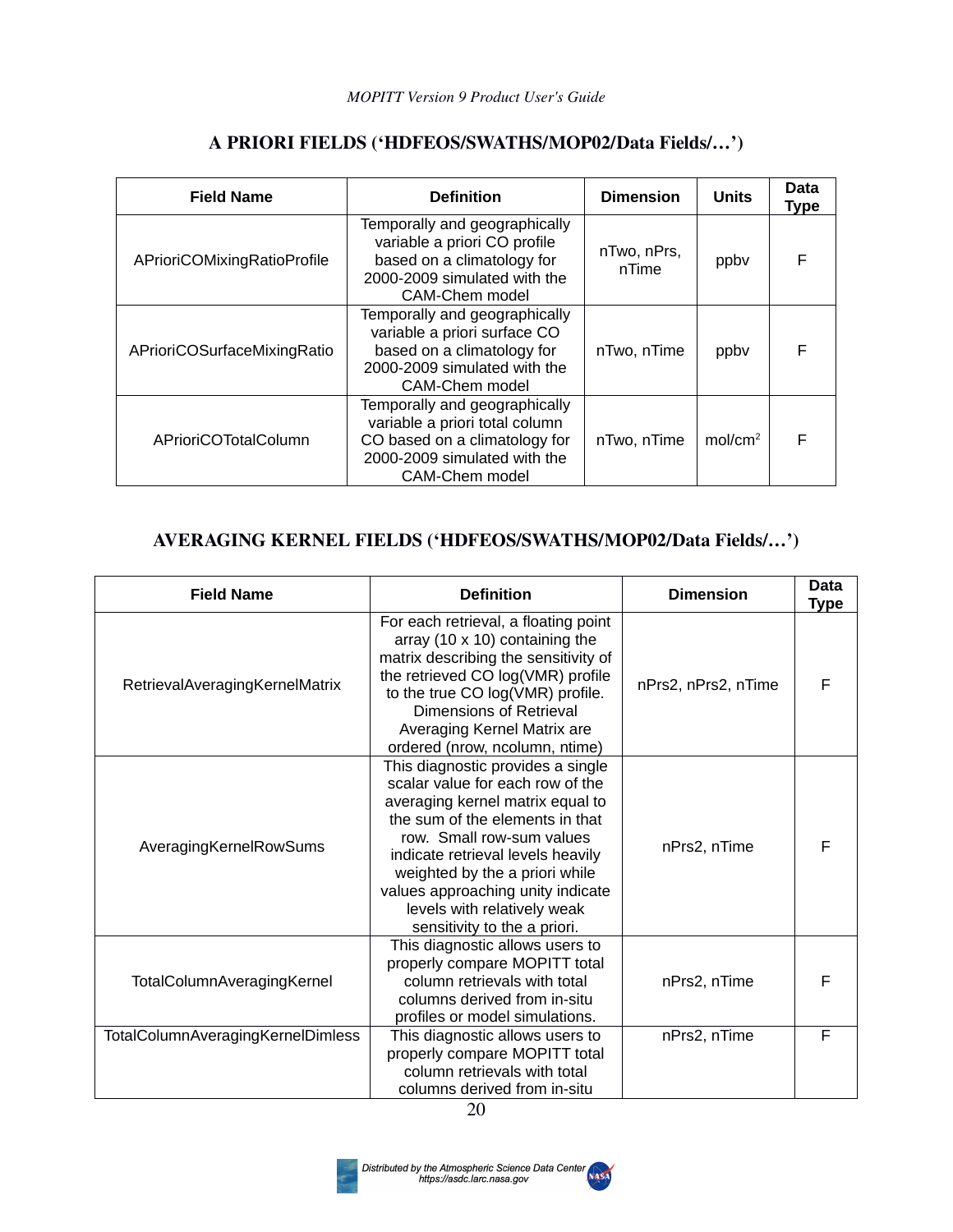| profiles or model simulations<br>based on partial columns instead |  |
|-------------------------------------------------------------------|--|
| of log(VMR).                                                      |  |

## **CLOUD FIELDS ('HDFEOS/SWATHS/MOP02/Data Fields/…')**

These quantities are unitless

| <b>Field Name</b>     | <b>Definition</b>                                                                                                                                                                                                                                                                                                                                                                                                                                                                                                                                                                                                                                                | <b>Dimension</b> | <b>Data</b><br><b>Type</b> |
|-----------------------|------------------------------------------------------------------------------------------------------------------------------------------------------------------------------------------------------------------------------------------------------------------------------------------------------------------------------------------------------------------------------------------------------------------------------------------------------------------------------------------------------------------------------------------------------------------------------------------------------------------------------------------------------------------|------------------|----------------------------|
| CloudDescription      | $0 =$ clear, only MOPITT thermal and cloudtop used<br>$1 =$ clear, only MOPITT thermal used<br>2 = MOPITT and MODIS cloud mask agree on clear<br>3 = MODIS cloud mask only clear (when MOPITT<br>determines cloudy)<br>4 = MOPITT overriding MODIS cloud mask over low<br>clouds (MODIS test flags used)<br>5 = MODIS cloud mask only, clear over polar<br>regions and daytime<br>$6$ = Nighttime ocean scenes where the MODIS cloud<br>mask-based test finds that the area was cloudy but<br>MOPITT's thermal-channel radiances finds that the<br>area was clear (new for V7)                                                                                   | nTime            |                            |
| MODISCloudDiagnostics | (1) Number of "determined" MODIS pixels<br>(2) Percentage of cloudy MODIS pixels<br>(3) Percentage of clear MODIS pixels, test 1<br>(4) Percentage of clear MODIS pixels, test 2<br>(5) Percentage of clear MODIS pixels, test 3<br>(6) Average value of "sun glint" MODIS flag<br>(7) Average value of "snow/ice background" MODIS<br>flag<br>(8) Average value of "non-cloud obstruction" MODIS<br>flag<br>(9) Average value of "IR threshold test" MODIS flag<br>(10) Average value of "IR temperature difference<br>tests" MODIS flag<br>(11) Average value of "visible reflectance test"<br><b>MODIS</b> flag<br>(12) Fraction of "determined" MODIS pixels | 12, nTime        | F                          |
| <b>MOPCIdRadRatio</b> | Ratio of observed Channel 7 Average radiance and<br>corresponding model-calculated value (used for<br>cloud detection)                                                                                                                                                                                                                                                                                                                                                                                                                                                                                                                                           | nTime            | F                          |



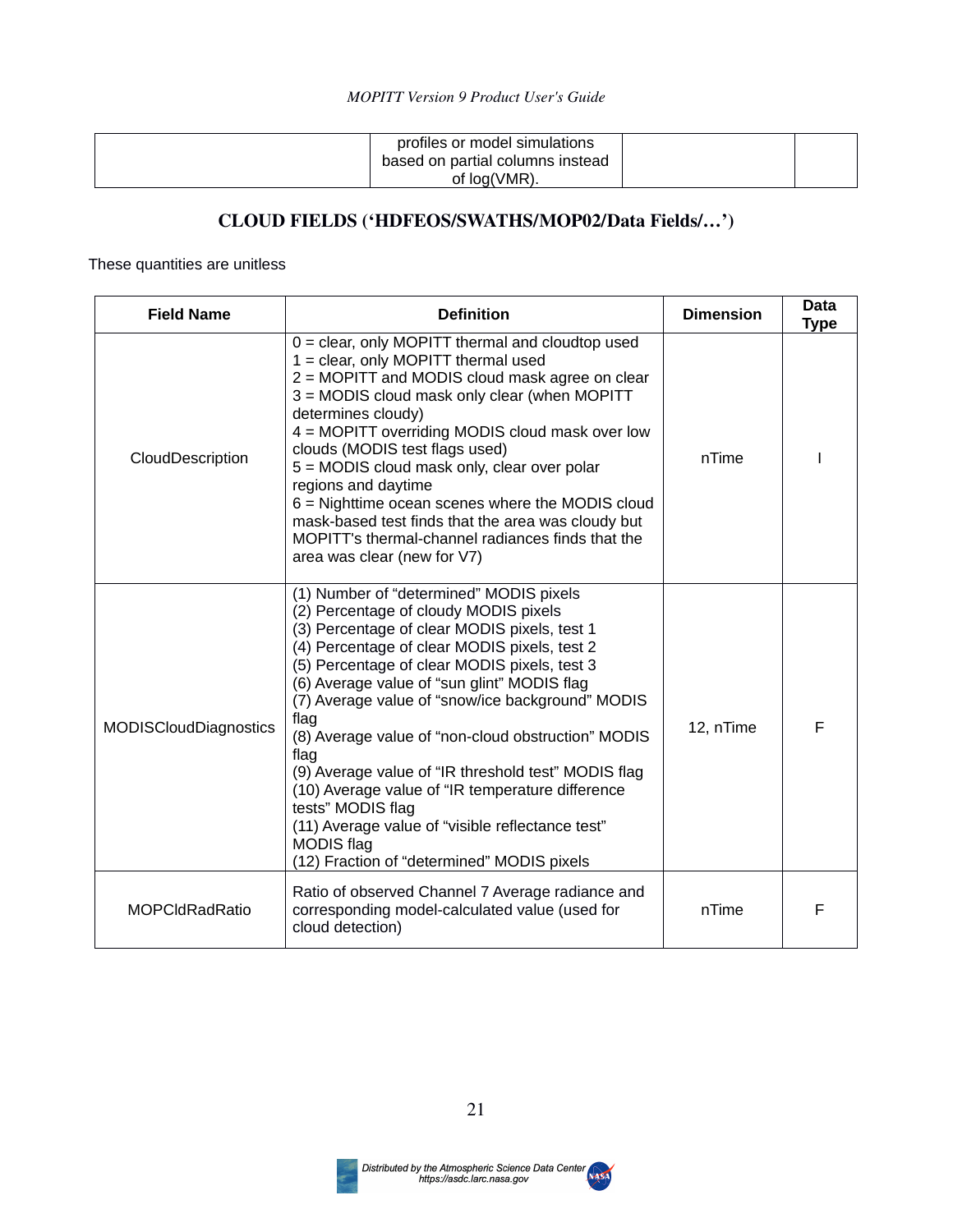| <b>Field Name</b>           | <b>Definition</b>                                       | <b>Dimension</b> | <b>Units</b> | Data<br><b>Type</b> |
|-----------------------------|---------------------------------------------------------|------------------|--------------|---------------------|
| APrioriSurfaceEmissivity    | A priori surface emissivity<br>from static map          | nTwo, nTime      |              | F                   |
| APrioriSurfaceTemperature   | A priori surface<br>temperature from<br>MERRA2 analysis | nTwo, nTime      | K            | F                   |
| <b>DEMAltitude</b>          | <b>Digital Elevation Model</b><br>surface height        | nTime            | m            | F                   |
| SurfaceIndex                | $0 = water$<br>$1 =$ land<br>$2 =$ mixed (coastline)    | nTime            |              |                     |
| <b>SurfacePressure</b>      | Surface pressure from<br>MERRA2 analysis                | nTime            | hPa          | F                   |
| RetrievedSurfaceEmissivity  | Surface emissivity from<br>the retrieval                | nTwo, nTime      |              | F                   |
| RetrievedSurfaceTemperature | Surface temperature from<br>the retrieval               | nTwo, nTime      | K            | F                   |

## **SURFACE PROPERTY FIELDS ('HDFEOS/SWATHS/MOP02/Data Fields/…')**

## **RADIANCE FIELDS ('HDFEOS/SWATHS/MOP02/Data Fields/…')**

| <b>Field Name</b>          | <b>Definition</b>                                                                                                                                                                                                                  | <b>Dimension</b>     | <b>Units</b> | Data<br><b>Type</b> |
|----------------------------|------------------------------------------------------------------------------------------------------------------------------------------------------------------------------------------------------------------------------------|----------------------|--------------|---------------------|
| DailyGainDev               | This diagnostic provides the<br>standard deviation of the gain<br>values used to calibrate the<br>radiances for a particular channel<br>and pixel on one day. In this<br>case, nTwo is the Average and<br>Difference signal gains. | nTwo, nChan,<br>nPix |              | F                   |
| Level1RadiancesandErrors   | First dimension corresponds to<br>radiances/uncertainties; second<br>dimension corresponds to<br>channel (in sequence 7A, 3A, 1A,<br>5A, 7D, 3D, 1D, 5D, 2A, 6A, 2D,<br>6D).                                                       | nTwo, 12,<br>nTime   | $W/m2$ Sr    | F                   |
| L2RadianceCorrectionFactor | Time- and water vapor-<br>dependent radiance correction<br>factors applied to each radiance<br>(same sequence as<br>Level1RadiancesandErrors).                                                                                     | 12, nTime            |              | F                   |



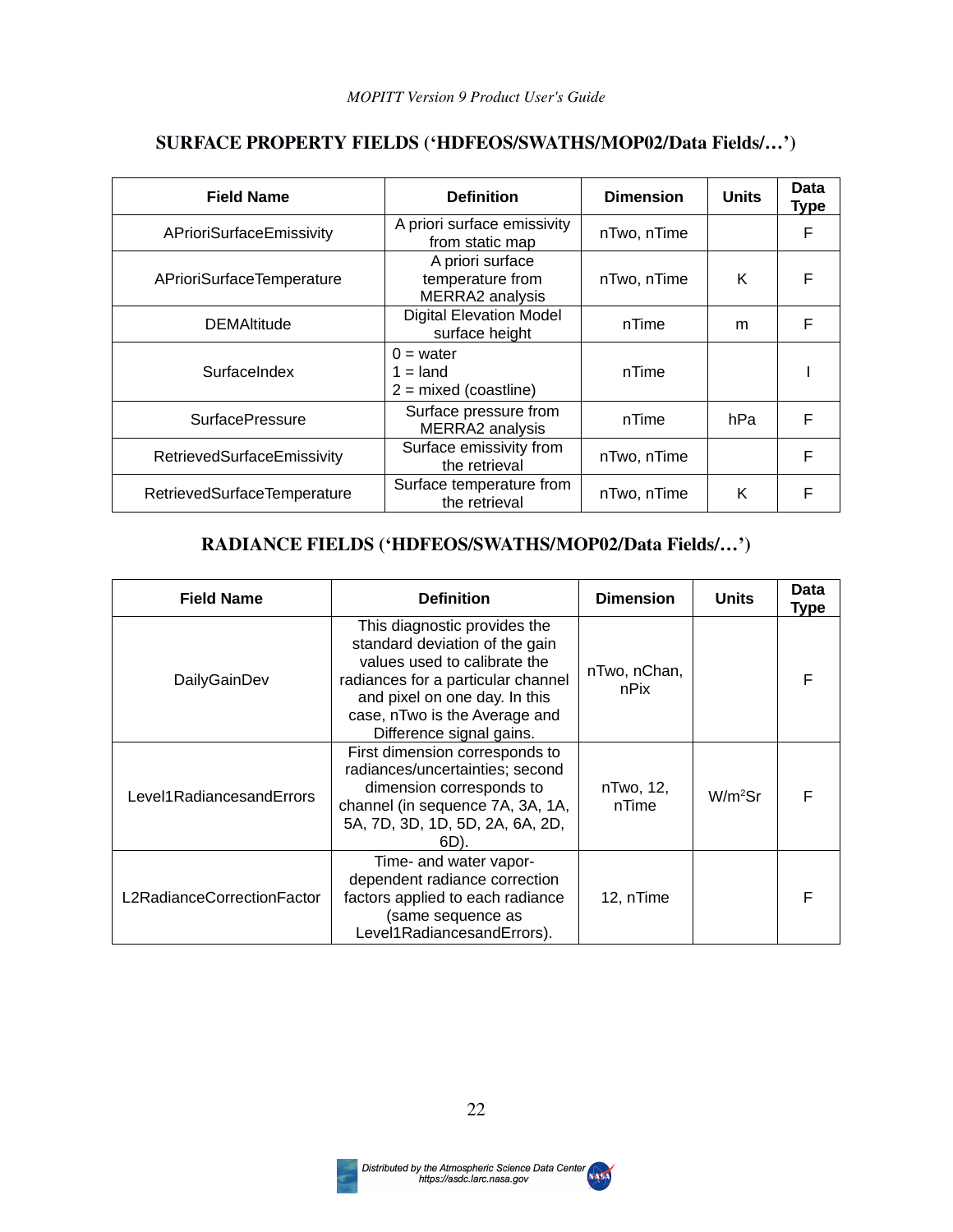## **RETRIEVAL DIAGNOSTICS ('HDFEOS/SWATHS/MOP02/Data Fields/…')**

These quantities are unitless

| <b>Field Name</b>                | <b>Definition</b>                                                                                                                                                                                                                                                                                                                                                                                                                                                                                                                                                                                                                                                                                        | <b>Dimension</b>       | Data<br><b>Type</b> |
|----------------------------------|----------------------------------------------------------------------------------------------------------------------------------------------------------------------------------------------------------------------------------------------------------------------------------------------------------------------------------------------------------------------------------------------------------------------------------------------------------------------------------------------------------------------------------------------------------------------------------------------------------------------------------------------------------------------------------------------------------|------------------------|---------------------|
| DegreesofFreedomforSignal        | For each retrieval, a floating<br>point value describing the<br>number of pieces of independent<br>information in the retrieval, equal<br>to the trace of the averaging<br>kernel matrix.                                                                                                                                                                                                                                                                                                                                                                                                                                                                                                                | nTime                  | F                   |
| MeasurementErrorCovarianceMatrix | Measurement error represents<br>the retrieval log(VMR)<br>uncertainty due to uncertainties<br>in the measured radiances<br>(including instrumental and<br>geophysical 'noise').                                                                                                                                                                                                                                                                                                                                                                                                                                                                                                                          | nPrs2, nPrs2,<br>nTime | F                   |
| RetrievalAnomalyDiagnostic       | These flags are set to true when<br>particular anomalous conditions<br>are observed, suggesting that<br>the retrievals should either be<br>ignored or used cautiously. The<br>first four flags (i.e., elements 1-4<br>of the Retrieval Anomaly<br>Diagnostic array) are set to true<br>(i.e., a value of 1) when one of<br>the thermal channel weighting<br>functions exhibits a sign change<br>vertically. Elements 1-4<br>correspond respectively to the<br>5A, 5D, 7A, and 7D weighing<br>functions. The fifth flag of the<br>Retrieval Anomaly Diagnostic<br>array is set to true when the<br>retrieval averaging kernel matrix<br>includes at least one negative<br>element on the matrix diagonal. | 5,nTime                |                     |
| RetrievalErrorCovarianceMatrix   | For each retrieval, a floating<br>point array (10 x 10) containing<br>the a posteriori covariance matrix<br>in base-10 log(VMR).                                                                                                                                                                                                                                                                                                                                                                                                                                                                                                                                                                         | nPrs2, nPrs2,<br>nTime | F                   |
| RetrievalIterations              | The number of retrieval algorithm<br>iterations needed for<br>convergence                                                                                                                                                                                                                                                                                                                                                                                                                                                                                                                                                                                                                                | nTime                  |                     |
| SignalChi2                       | A measure of the retrieval's<br>goodness of fit.                                                                                                                                                                                                                                                                                                                                                                                                                                                                                                                                                                                                                                                         | nTime                  | F                   |
| SmoothingErrorCovarianceMatrix   | Smoothing error represents the<br>retrieval log(VMR) uncertainty<br>due to the influence of the a<br>priori and weighting functions.                                                                                                                                                                                                                                                                                                                                                                                                                                                                                                                                                                     | nPrs2, nPrs2,<br>nTime | F                   |

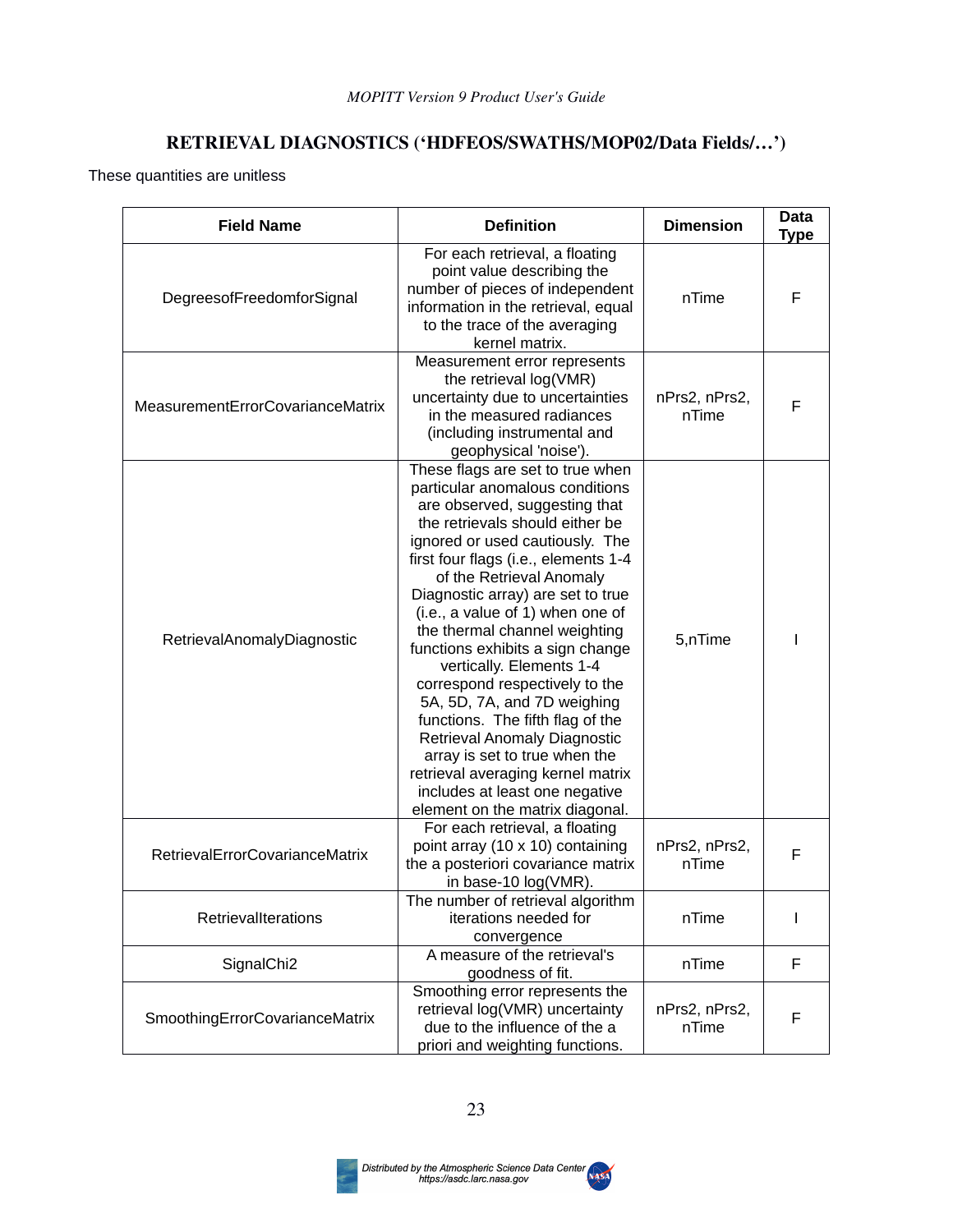| RetrievedCOTotalColumnDiagnostics | This two-element vector contains<br>both the estimated smoothing<br>error and measurement error<br>contributions (in that order) to the<br>total retrieval error for CO total<br>column. Smoothing error<br>represents the uncertainty in the<br>retrieved total column due to to<br>the influence of the a priori and<br>weighting functions.<br>Measurement error describes the<br>uncertainty due to random errors<br>in the measured radiances. | nTwo, nTime |  |
|-----------------------------------|-----------------------------------------------------------------------------------------------------------------------------------------------------------------------------------------------------------------------------------------------------------------------------------------------------------------------------------------------------------------------------------------------------------------------------------------------------|-------------|--|
|-----------------------------------|-----------------------------------------------------------------------------------------------------------------------------------------------------------------------------------------------------------------------------------------------------------------------------------------------------------------------------------------------------------------------------------------------------------------------------------------------------|-------------|--|

## **ATMOSPHERIC AND OBSERVATIONAL FIELDS ('HDFEOS/SWATHS/MOP02/Data Fields/…')**

| <b>Field Name</b>    | <b>Definition</b>                                                                                                                                                                                                                                                | <b>Dimension</b> | <b>Units</b>        | Data Type |
|----------------------|------------------------------------------------------------------------------------------------------------------------------------------------------------------------------------------------------------------------------------------------------------------|------------------|---------------------|-----------|
| PressureGrid         | Fixed pressure levels (i.e.,<br>900, 800, 700, 600, 500, 400,<br>nPrs<br>300, 200 and 100 hPa)                                                                                                                                                                   |                  | hPa                 | F         |
| SolarZenithAngle     | Solar zenith angle                                                                                                                                                                                                                                               | nTime            | deg                 | F         |
| SatelliteZenithAngle | Viewing angle of the satellite                                                                                                                                                                                                                                   | nTime            | deg                 | F         |
| SwathIndex           | For each retrieval, a three-<br>element integer vector<br>containing the unique 'pixel'<br>(varies from 1 to 4), 'stare'<br>(varies from 1 to 29), and<br>'track' indices. 29 stares<br>(equivalent to the mirror<br>pivoting out and back) define<br>one track. | 3, nTime         |                     |           |
| <b>DryAirColumn</b>  | Dry-air atmospheric column to<br>facilitate the computation of<br>the equivalent mixing ratio of<br>CO averaged over the<br>atmospheric column                                                                                                                   |                  | mol/cm <sup>2</sup> | F         |
| WaterVaporColumn     | Moist-air atmospheric column<br>to facilitate the computation of<br>the equivalent mixing ratio of<br>CO averaged over the<br>atmospheric column                                                                                                                 | nTime            | mol/cm <sup>2</sup> | F         |

**NOTES:** Fill Values are -9999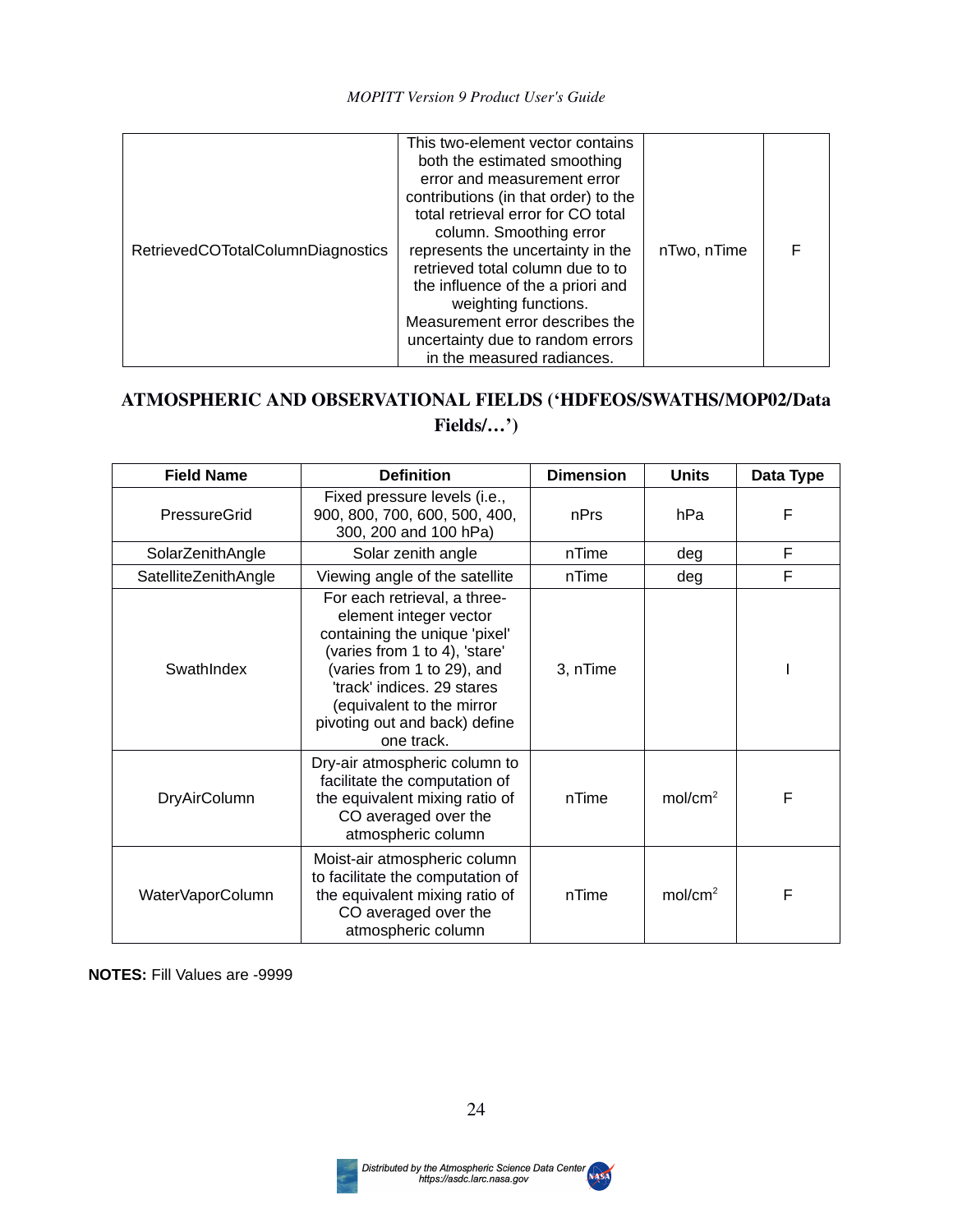### <span id="page-24-1"></span><span id="page-24-0"></span>*B. Tabulated Contents of V***9** *Level 3 Product Files*

All fields listed below reside in HDF5 directory 'HDFEOS/GRIDS/MOP03/Data Fields/…'. Find data field descriptions in Appendix A. Field names of nighttime-overpass L3 products, e.g., RetrievedCOMixingRatioProfileNight, are also included in L3 files but are not shown in tables below. All L3 fields are floating point, except for integer-valued fields SurfaceIndexDay, SurfaceIndexNight, NumberofPixelsDay and NumberofPixelsNight. L3 files also contain mean uncertainty and variability (i.e., standard deviation) statistics for fields in table marked with dagger symbol († ). For example, mean uncertainty and variability statistics for RetrievedCOMixingRatioProfileDay are included in L3 files as RetrievedCOMixingRatioProfileMeanUncertaintyDay and

RetrievedCOMixingRatioProfileVariabilityDay .

| <b>Field Name</b> | <b>Definition</b>               | <b>Dimension</b> | <b>Units</b> |
|-------------------|---------------------------------|------------------|--------------|
| Latitude          | Latitudes of grid cell centers  | 180              | deg          |
| Longitude         | Longitudes of grid cell centers | 360              | deg          |
| Pressure          | Fixed pressure grid             | 9                | hPa          |

#### **GEOLOCATION FIELDS**

#### **RETRIEVED CO FIELDS**

| <b>Field Name</b>                             | <b>Dimension</b> | <b>Units</b>        |
|-----------------------------------------------|------------------|---------------------|
| RetrievedCOMixingRatioProfileDay <sup>+</sup> | 9, 180, 360      | ppby                |
| RetrievedCOSurfaceMixingRatioDay <sup>+</sup> | 180, 360         | ppby                |
| RetrievedCOTotalColumnDay <sup>†</sup>        | 180, 360         | mol/cm <sup>2</sup> |

#### **A PRIORI FIELDS**

| <b>Field Name</b>              | <b>Dimension</b> | <b>Units</b>        |
|--------------------------------|------------------|---------------------|
| APrioriCOMixingRatioProfileDay | 9, 180, 360      | ppby                |
| APrioriCOSurfaceMixingRatioDay | 180, 360         | ppby                |
| APrioriCOTotalColumnDay        | 180, 360         | mol/cm <sup>2</sup> |

#### **AVERAGING KERNEL FIELDS**

| <b>Field Name</b>                 | <b>Dimension</b> |
|-----------------------------------|------------------|
| RetrievalAveragingKernelMatrixDay | 10, 10, 180, 360 |
| TotalColumnAveragingKernelDay     | 10, 180, 360     |



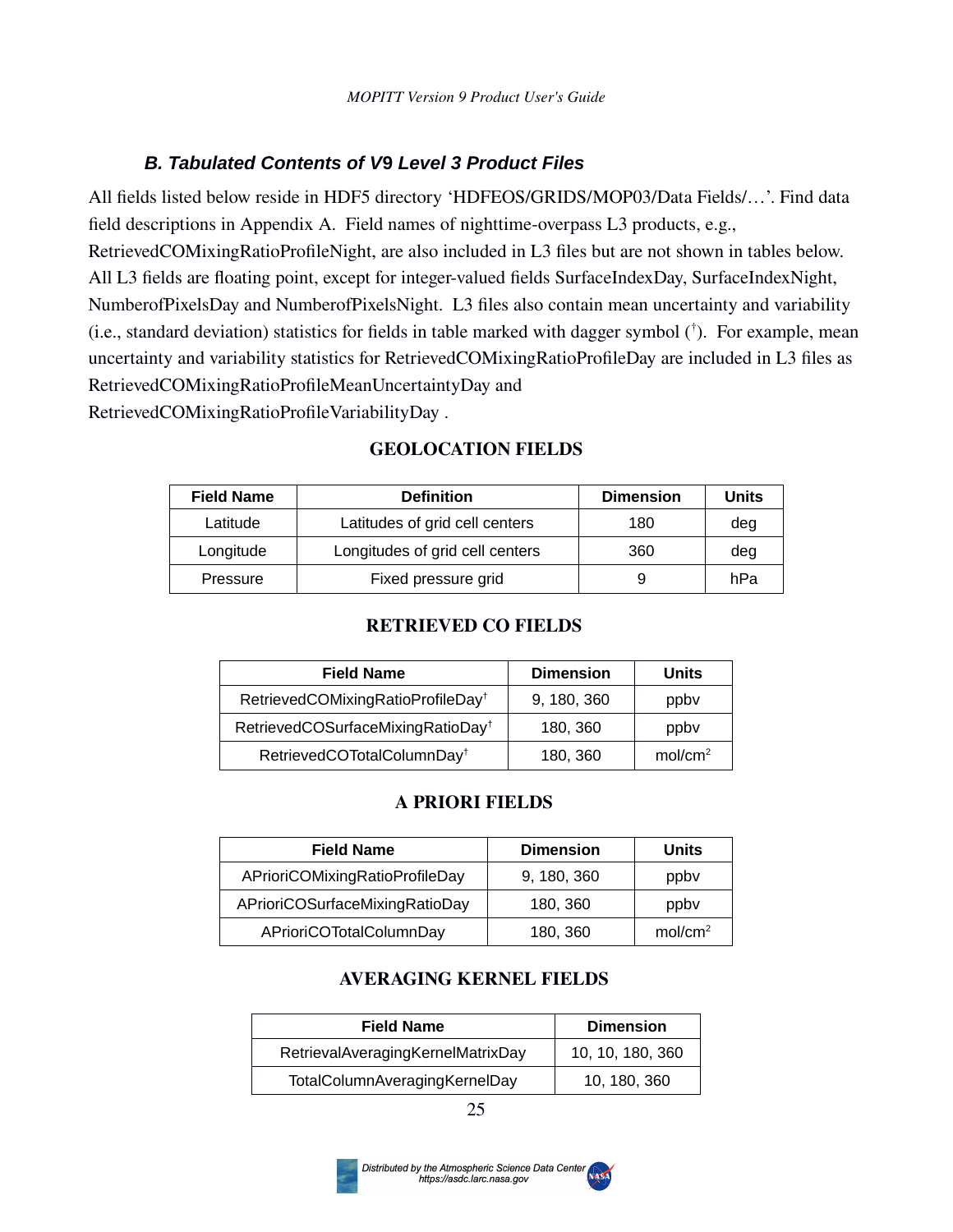#### **SURFACE PROPERTY FIELDS**

| <b>Field Name</b>                           | <b>Dimension</b> | <b>Units</b> |
|---------------------------------------------|------------------|--------------|
| RetrievedSurfaceTemperatureDay <sup>+</sup> | 180, 360         | κ            |
| RetrievedSurfaceEmissivityDay <sup>+</sup>  | 180, 360         |              |
| APrioriSurfaceTemperatureDay                | 180, 360         | Κ            |
| APrioriSurfaceEmissivityDay                 | 180, 360         |              |
| <b>DEMAltitudeDay</b>                       | 180, 360         | m            |
| SurfaceIndexDay (integer-valued)            | 180, 360         |              |
| SurfacePressureDay                          | 180, 360         | hPa          |

#### **RETRIEVAL DIAGNOSTICS**

| <b>Field Name</b>                    | <b>Dimension</b> |
|--------------------------------------|------------------|
| NumberofPixelsDay (integer-valued)   | 180, 360         |
| DegreesofFreedomforSignalDay         | 180, 360         |
| RetrievalErrorCovarianceMatrixDay    | 10, 10, 180, 360 |
| MeasurementErrorCovarianceMatrixDay  | 10, 10, 180, 360 |
| SmoothingErrorCovarianceMatrixDay    | 10, 10, 180, 360 |
| RetrievedCOTotalColumnDiagnosticsDay | 180, 360         |
| SignalChi2Day                        | 180, 360         |

#### **ATMOSPHERIC AND OBSERVATIONAL FIELDS**

| <b>Field Name</b>       | <b>Dimension</b> | <b>Units</b>        |
|-------------------------|------------------|---------------------|
| SolarZenithAngleDay     | 180, 360         | dea                 |
| SatelliteZenithAngleDay | 180, 360         | deg                 |
| DryAirColumnDay         | 180, 360         | mol/cm <sup>2</sup> |
| WaterVaporColumnDay     | 180, 360         | mol/cm <sup>2</sup> |

**NOTES:** Fill Values are -9999.

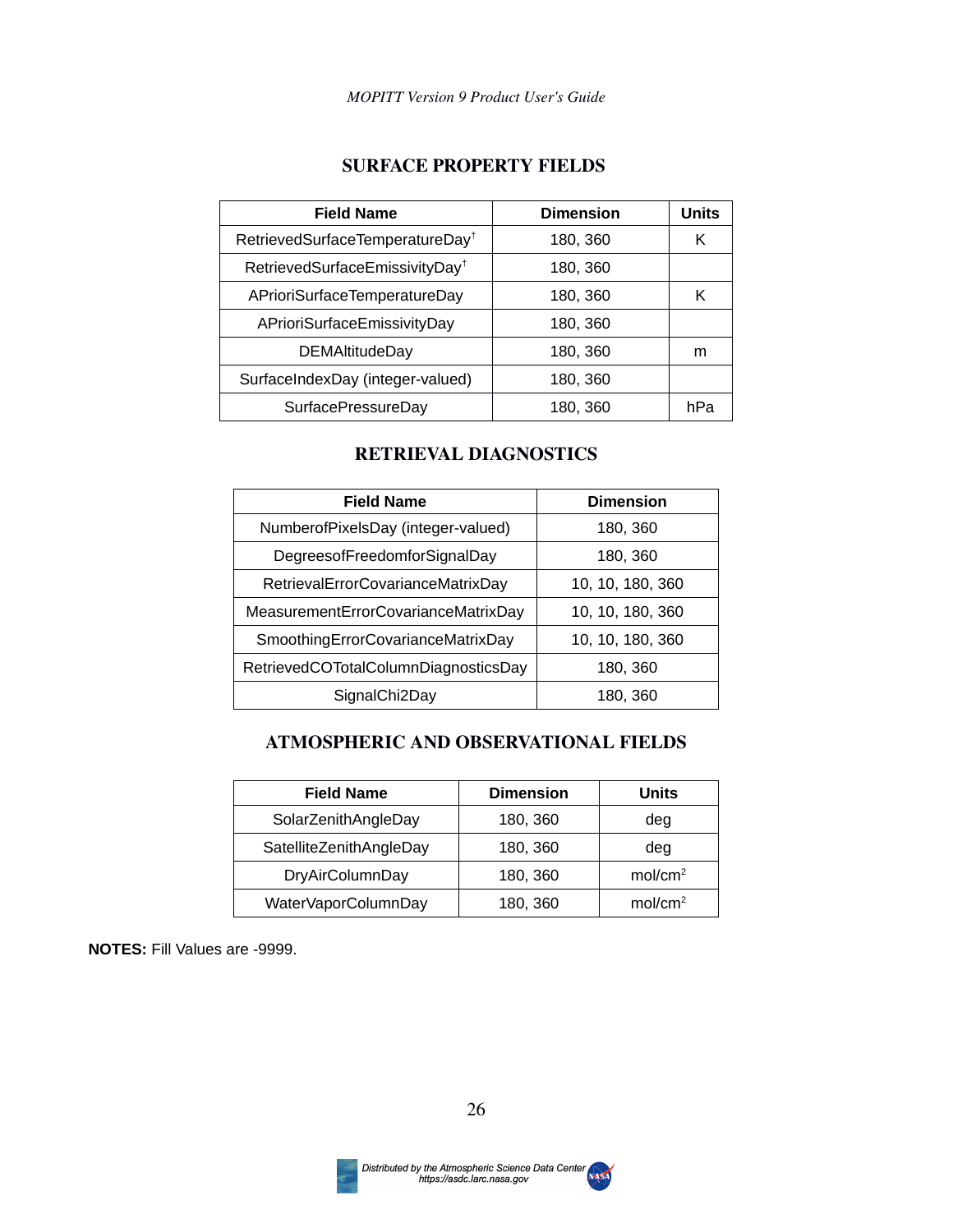#### <span id="page-26-1"></span><span id="page-26-0"></span>*C. Sample IDL Code for Opening and Reading V***9** *Level 2 files*

pro example\_v9\_lev2

; sample IDL code for opening and reading MOPITT Version 9 Level 2 files

; note different paths for 'Geolocation Fields' and 'Data Fields'

infile = '/MOPITT/V9T/Archive/L2/200301/0101/MOP02T-20030101-L2V19.9.1.he5'

print, infile

print, 'open hdf5 file' file\_id = H5F\_OPEN(infile)

; read latitudes into variable 'moplat' print, 'read latitudes' dataset\_id = H5D\_OPEN(file\_id, '/HDFEOS/SWATHS/MOP02/Geolocation Fields/Latitude') moplat = H5D\_Read(dataset\_id) H5D\_CLOSE, dataset\_id

; read longitudes into variable 'moplon' print, 'read longitudes' dataset id = H5D\_OPEN(file\_id, '/HDFEOS/SWATHS/MOP02/Geolocation Fields/Longitude') moplon =  $H5D$  Read(dataset id) H5D CLOSE, dataset\_id

; read retrieved profiles into variable 'rtvprofl' print, 'read retrieved CO profiles' dataset\_id = H5D\_OPEN(file\_id, '/HDFEOS/SWATHS/MOP02/Data Fields/RetrievedCOMixingRatioProfile')  $rtvprofl = H5D$  Read(dataset id) H5D\_CLOSE, dataset\_id

; read averaging kernel matrices into variable 'avkrn' print, 'read AK matrix' dataset\_id = H5D\_OPEN(file\_id, '/HDFEOS/SWATHS/MOP02/Data Fields/RetrievalAveragingKernelMatrix')  $av$ krn = H5D Read(dataset id) H5D\_CLOSE, dataset\_id

H5F\_CLOSE, file\_id

; print lat and lon of first retrieval print, moplat(0), moplon(0) ; print retrieved profile of first retrieval (fixed-levels only, surface retrieval missing) print, rtvprofl(0,0:8,0) ; print AK matrix for first retrieval print, avkrn(0:9,0:9,0)

return end

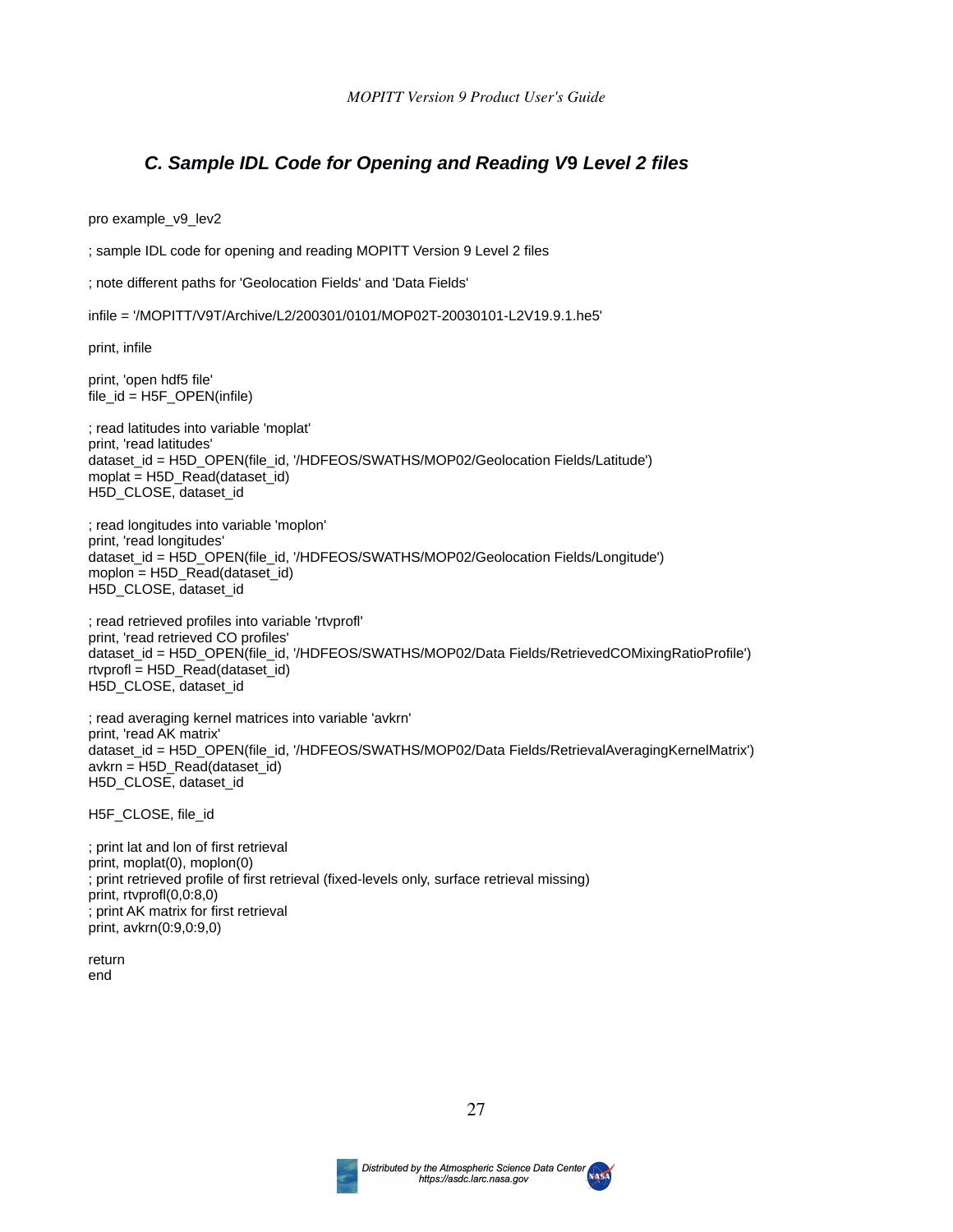### <span id="page-27-1"></span><span id="page-27-0"></span>*D. Sample NCL Code for Opening and Reading V***9** *Level 2 files*

;=======================================================; ; example-mopitt-v9-lev2.ncl ;=======================================================; ; ; Concepts illustrated: ; - For use with MOPITT CO version 9, level 2 TIR product ; - Loading CO data, AK, latitude and longitude from ; MOPITT level 2 hdf5 file ; ; To run type: ; ncl example-mopitt-v9-lev2.ncl ; ;=======================================================; begin ; ------------------------------- ; MOPITT file location ; ------------------------------ indir = "/MOPITT/V9T/Archive/L2/200301/0101/" fname = "MOP02T-20030101-L2V19.9.1.he5"  $infile = indir + finance$ print(infile) ;-------------------------------------------- ; load file and extract data structures ; ; note: names of data structures ; determined from an ncl\_filedump ;-------------------------------------------- print("load hdf5 file")  $fin = addfile(intfile, "r")$ ; extract longitude

; extract latitude

moplon = fin->\$"Longitude\_MOP02"\$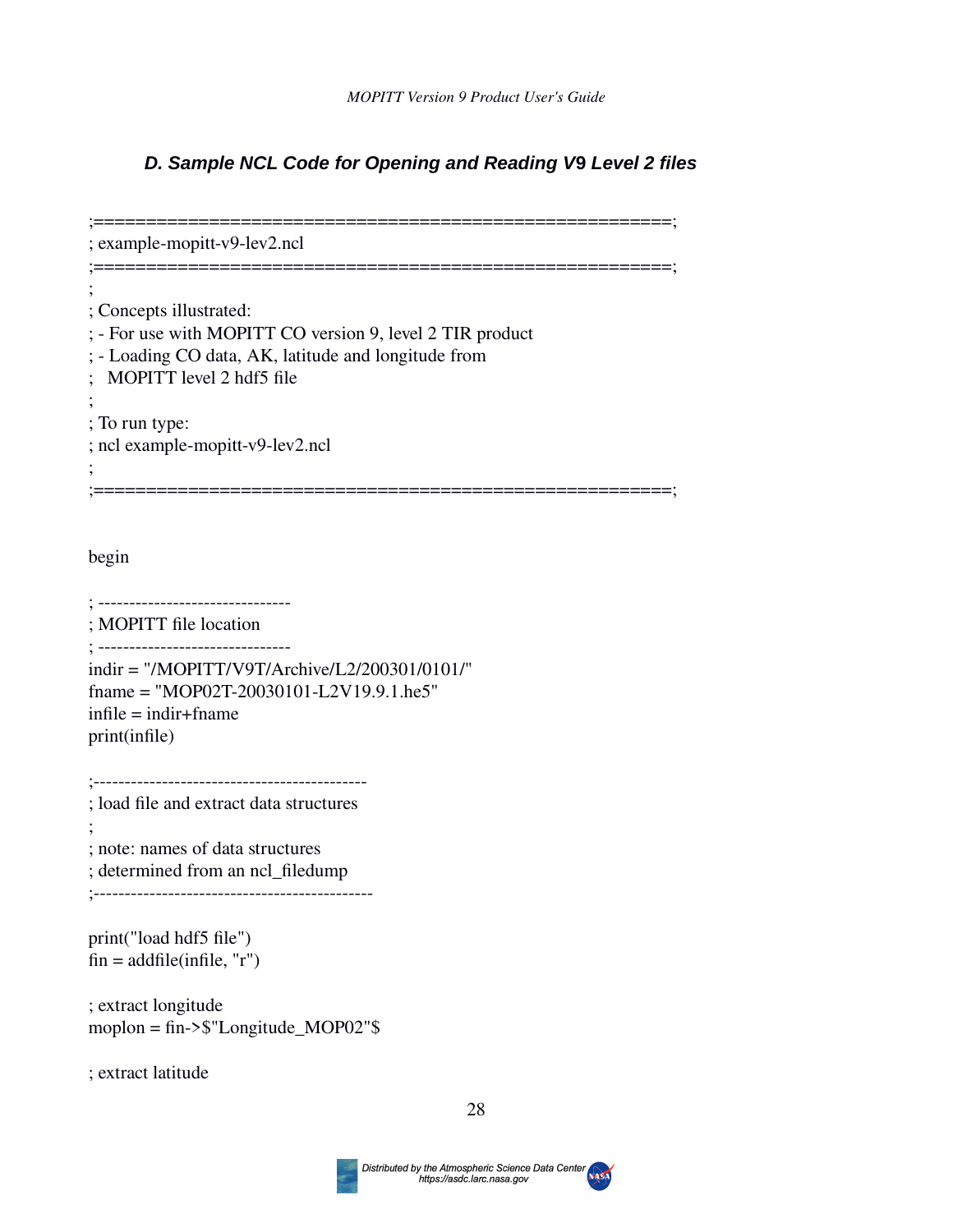#### *MOPITT Version 9 Product User's Guide*

moplat = fin->\$"Latitude\_MOP02"\$

; extract profile ret\_profile = fin->\$"RetrievedCOMixingRatioProfile\_MOP02"\$

; extract averaging kernel avkrn = fin->\$"RetrievalAveragingKernelMatrix\_MOP02"\$

;--------------------------------------------

; print data structure information

;---------------------------------------------

; Determine dimensions of data structures printVarSummary(moplon) printVarSummary(moplat) printVarSummary(ret\_profile) printVarSummary(avkrn)

; print lat, lon of first retrieval print("Latitude: "+ moplat(0)+", Longitude: "+moplon(0))

; print first retrieved profile on fixed levels - surface retrieval is in a separate data structure print(ret\_profile(0,:,0))

; print AK matrix for first retrieval  $print(avkrn(0, :, :))$ 

end



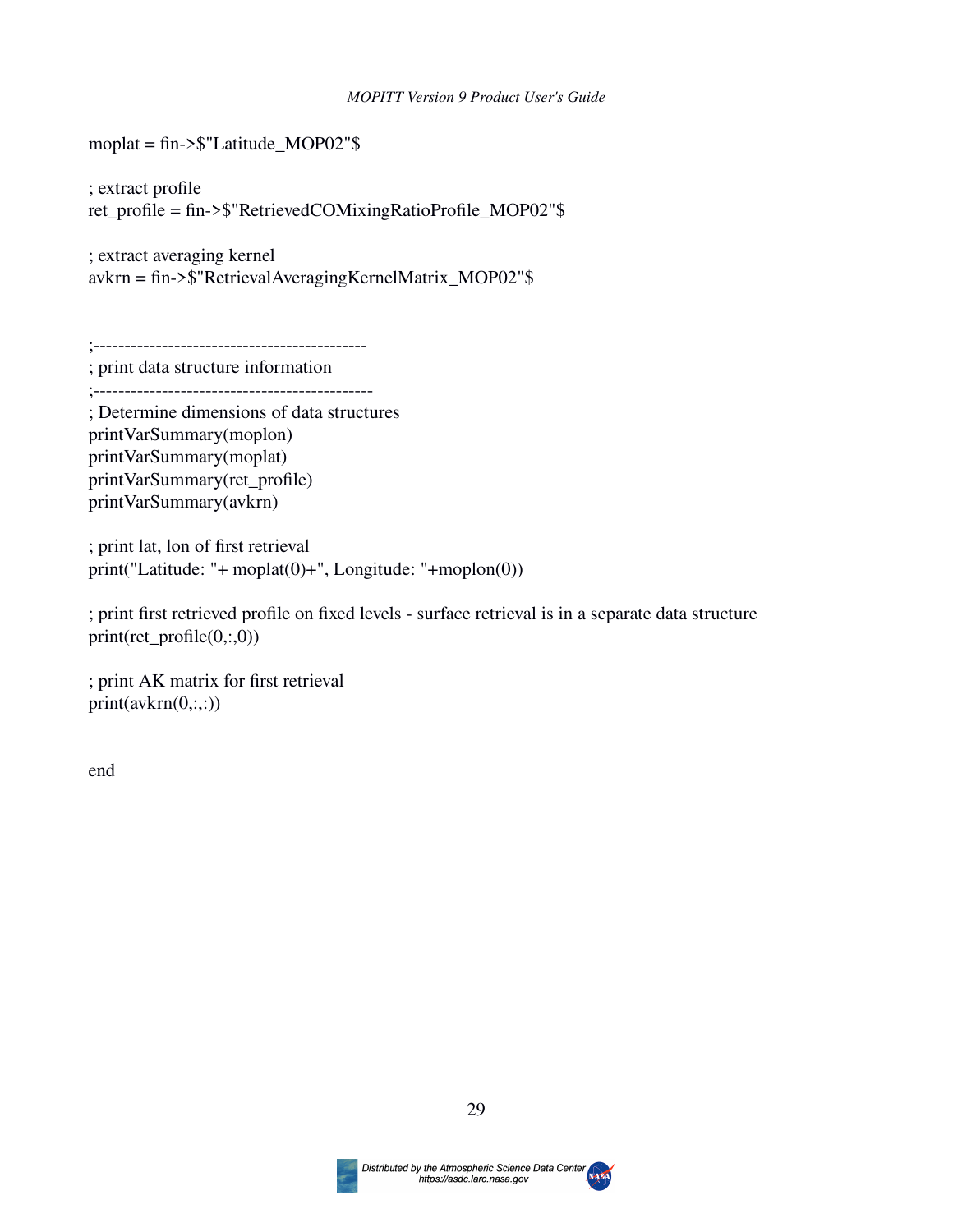#### <span id="page-29-0"></span>*E. Sample Python Code for Opening and Reading V***9** *Level 2 files*

import mopittAccessFunctions as maf import numpy # https://docs.h5py.org/en/stable/ import h5py import os.path import sys

print("Using MOPITT Access Functions") inFileName = sys.argv[1] fName = os.path.basename(inFileName)

list = maf.listFields(inFileName) #PRINT OUT THE LIST OF DATA FIELDS print ("DATA FIELDS") for field in list: print(field)

 $if (fName[0:5] == "MOP02")$ : #### LEVEL 2 CO Retrievals at 22km resolution #### sampleFieldName = 'SurfaceIndex' print("SAMPLE FIELD " + sampleFieldName)

else:

#### LEVEL 3 CO Retrievals averaged onto a 1x1deg grid ####

```
 sampleFieldName = 'SignalChi2VariabilityDay'
 print("SAMPLE FIELD " + sampleFieldName)
```
# PULL A FIELD OUT AND USE IT data = maf.getField(inFileName,sampleFieldName)

 $dataType = type(data)$ print("DATA TYPE " + str(dataType)) dataShape = data.shape print("DATA SHAPE " + str(dataShape))

# YOU CAN USE THIS PROGRAM TO ACCESS MOPITT DATA WITH PYTHON import numpy import h5py import os.path

```
def listFields(inFileName):
   print("READING FILE " + inFileName)
   fName = os.path.basename(inFileName)
```
try:

inFile = h5py.File(inFileName,'r')

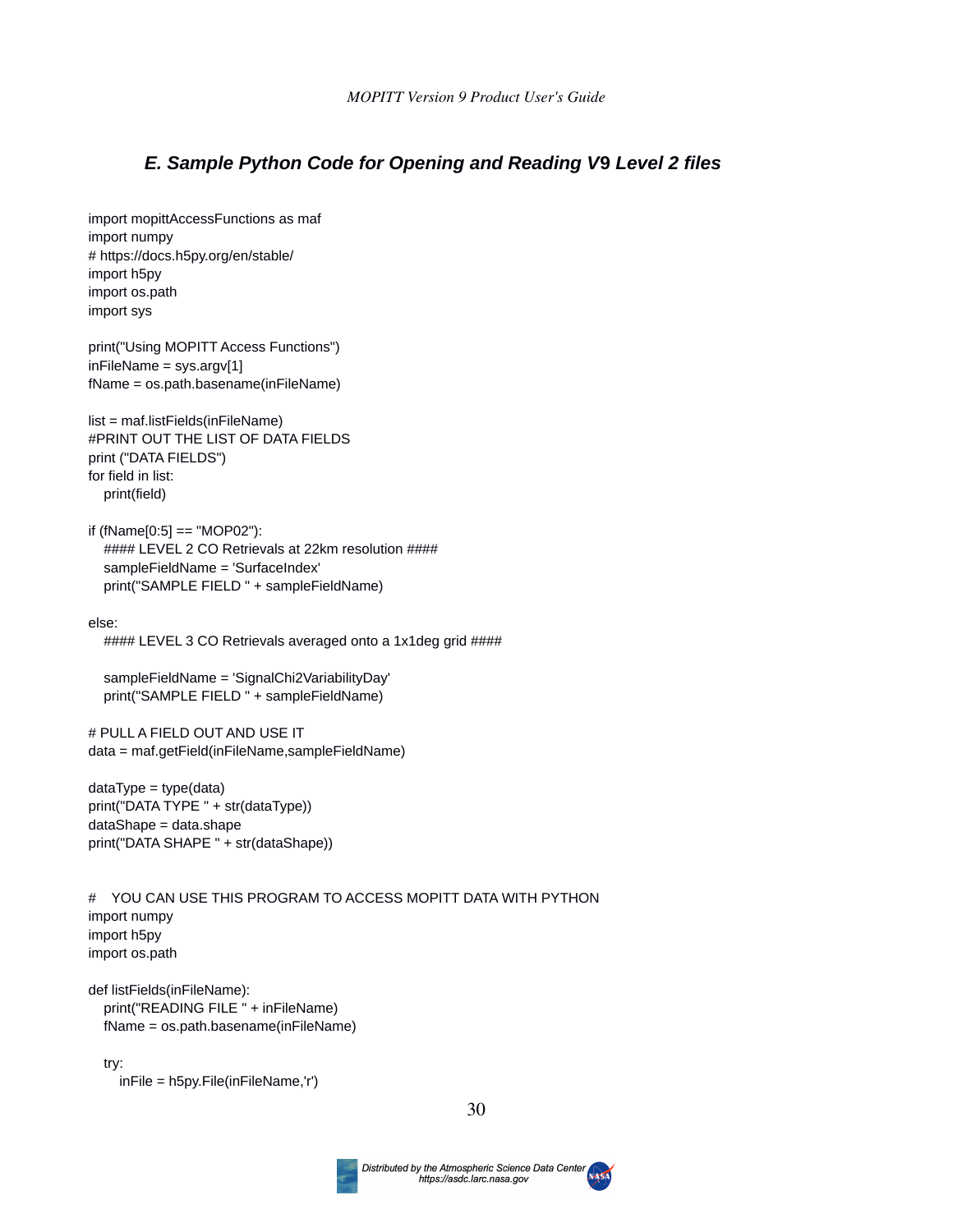#### *MOPITT Version 9 Product User's Guide*

```
 except:
     print("ERROR: CANNOT OPEN " + inFileName)
     return 0
   structure ='/HDFEOS/SWATHS/MOP02/Data Fields/'
   if ("MOP03" == fName[0:5]):
     structure ='/HDFEOS/GRIDS/MOP03/Data Fields/'
   try: 
     fieldList = inFile[structure]
   except:
     print("UNKNOW OBJECT " + structure)
     return 0
  fields = \Box for x in fieldList:
     fields.append(x)
   try:
     inFile.close()
   except:
     print("ERROR CANNOT CLOSE " + inFileName)
     return 0
   print(inFileName + " Closed")
   return fields
def getField(inFileName,fieldName):
   print("READING FILE " + inFileName)
   fName = os.path.basename(inFileName)
   try:
     inFile = h5py.File(inFileName,'r')
   except:
     print("ERROR: CANNOT OPEN " + inFileName)
     return 0
   structure ='/HDFEOS/SWATHS/MOP02/Data Fields/'
  if ("MOP03" == fName[0:5]):
     structure ='/HDFEOS/GRIDS/MOP03/Data Fields/'
   dataName = structure + fieldName
   try:
     dataF = inFile[dataName]
    data = dataF[()] except:
     print("CANNOT READ " + dataName)
     return 0
   try:
     inFile.close()
   except:
```